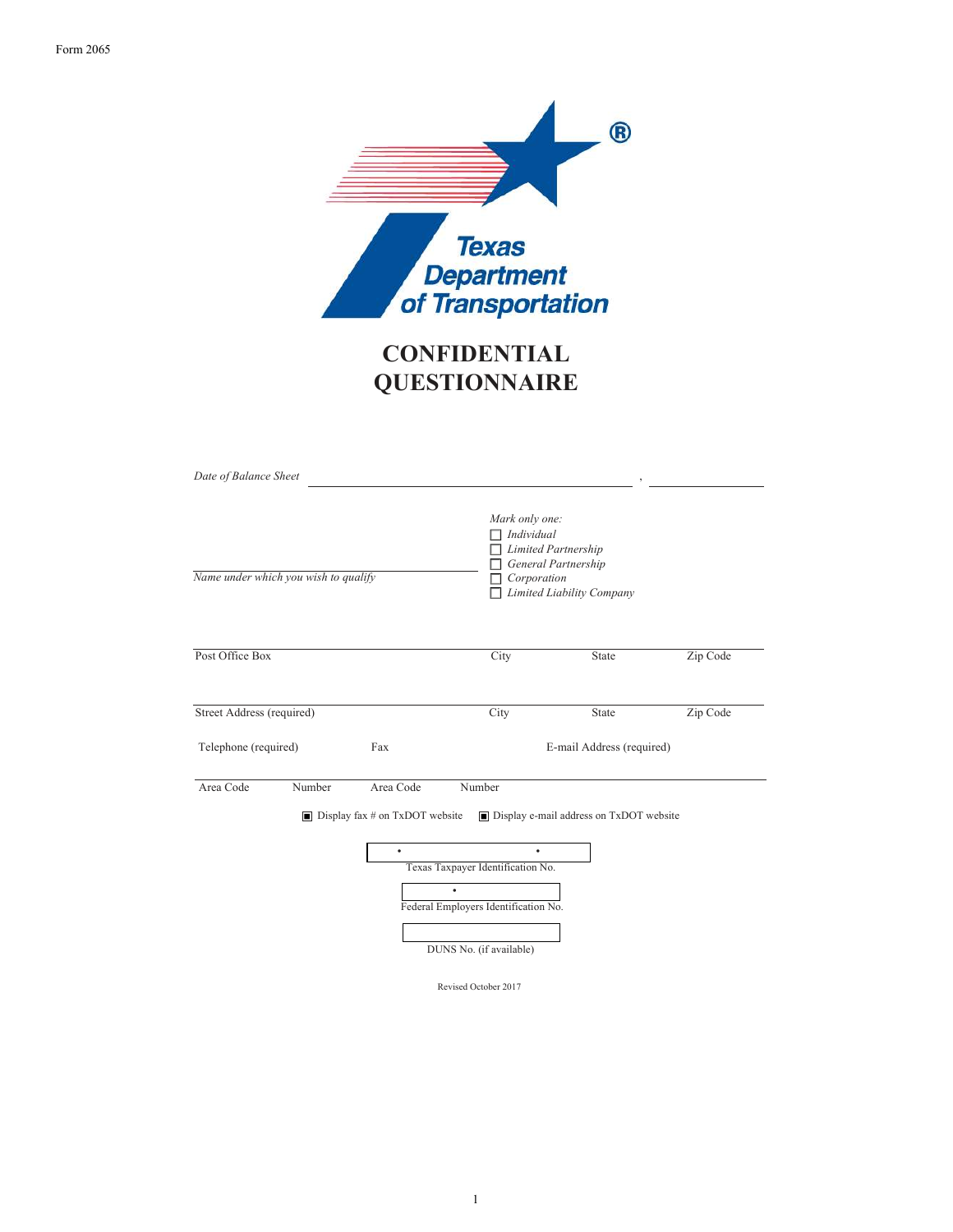### EMAIL THIS QUESTIONNAIRE ALONG WITH FINANCIAL STATEMENTS TO: CST\_PREQUALIFICATION@TXDOT.GOV

OR MAIL TO: TEXAS DEPARTMENT OF TRANSPORTATION ATTENTION: CST-PREQUALIFICATION 200 E. RIVERSIDE DRIVE AUSTIN, TEXAS 78704

PLEASE MARK THE ENVELOPE: "FINANCIAL FORMS"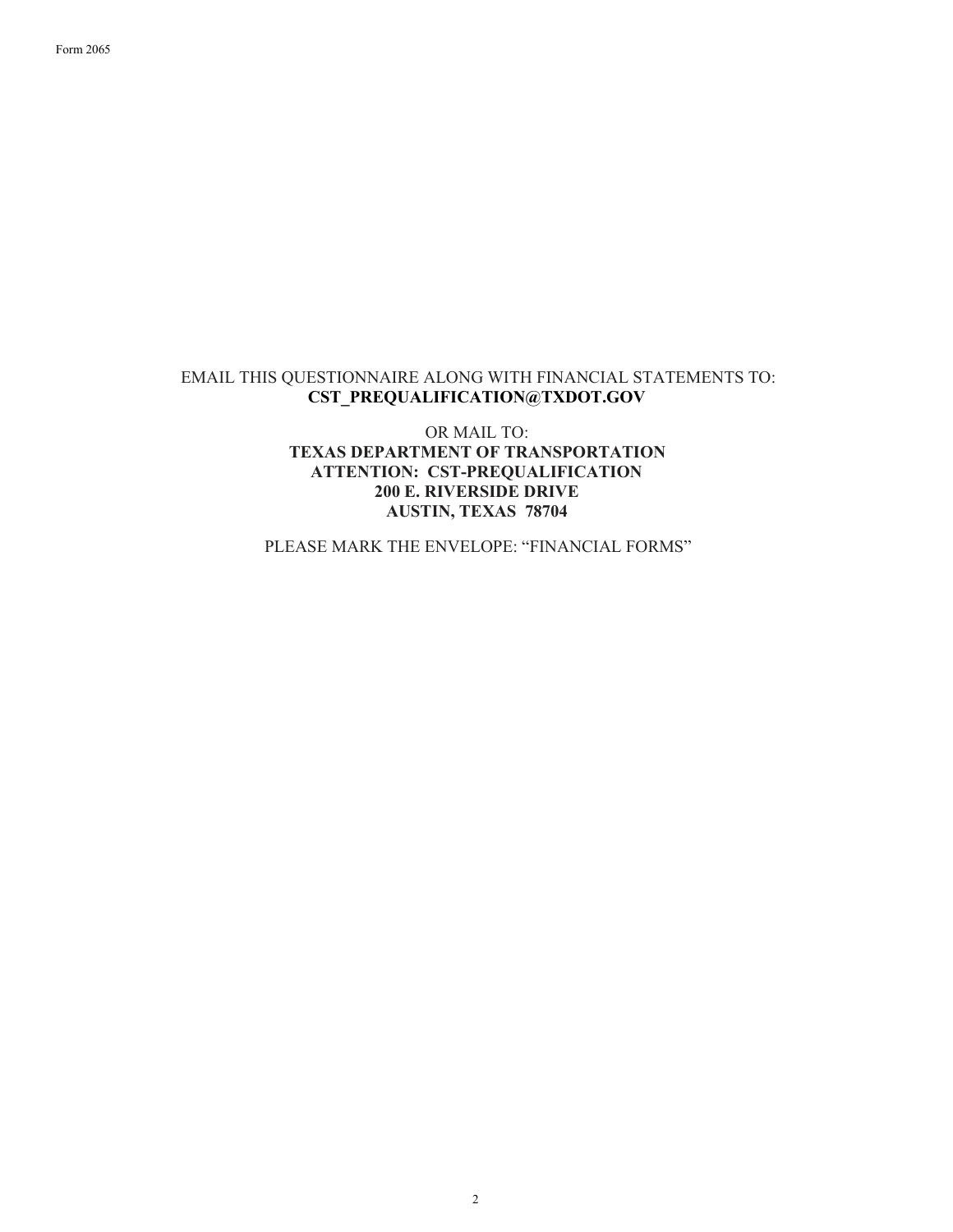# SPECIAL NOTICE

A Confidential Questionnaire submitted by an individual or business entity must contain all of the assets and all of the liabilities of the individual or business entity.

#### Asset and financial information provided is considered confidential under the law and will not be voluntarily disclosed to other person(s).

A Texas corporation must have a Texas Corporate Charter and furnish the department its charter or file number in the Corporation Block on Page 21 of the Confidential Questionnaire.

A Texas Attorney General's opinion permits a foreign corporation to become a qualified bidder with the department and to be issued bidding documents prior to registering the corporation to do business in this state; however, the corporation must register to do business in Texas prior to the execution of a contract with the department. In this instance, the foreign corporation should ascertain the availability of its name in Texas and submit its questionnaire under that name. If the contractor has not yet registered the corporation, he/she must file a name registration with the Texas Secretary of State, and provide this department with evidence of such filing. This name registration must be renewed continually until the corporation becomes registered. In addition, it will be necessary that we be furnished a copy of the corporation's Corporate Charter as filed in the state of incorporation in order that our records will be complete.

A Texas Limited Liability Company must have Texas Articles of Organization or Certification of Formation and furnish the department its file number in the Limited Liability Company Block on page 21 of the questionnaire.

A Texas Limited Partnership must have a Texas Certificate of Limited Partnership and furnish the department its file number in the Limited Partnership Block on page 21 of the questionnaire.

### WARNING TO BIDDERS

The signer of this Confidential Questionnaire guarantees, as evidenced by the sworn affidavit required herein, the truth and accuracy of all statements and of all responses made in the questionnaire.

In order for a contractor to be considered eligible to bid on Texas Department of Transportation work, he/she must file a satisfactory Confidential Questionnaire using this form, along with the required financial statements, with the Texas Department of Transportation at Austin, Texas. The statement shall be made as of the last day of any month, and must be on file in Austin 10 days prior to the date bids are to be opened, if a contractor is to be eligible to bid. (See Item 2.2 of the Standard Specifications.) In addition, the statement must be approved for at least one letting prior to its anniversary date. The department interprets this 10 day requirement as being 10 calendar days before the last day of the letting. For example, assume that a contractor wishes to submit bids on projects to be opened on the 12th and/or 13th of July. The statement must to be filed by the 3rd day of July in order to be eligible to bid on those projects.

A new statement must be filed annually. If a contractor files a satisfactory statement, he/she will be eligible to bid for a period of 12 months from the date of the statement. Also, contractors are automatically granted a 90 day grace period to prepare and submit a new statement.

The contractor should be aware that the 90 day grace period will allow him/her to bid in the three consecutive monthly lettings following the anniversary of the statement, inclusive of any cancelled letting date or supplementary lettings, or for a period not to exceed three months from the anniversary date of the statement. The contractor may bid on locally let projects during grace period. this time as well. The 10 day requirement must still be met if the contractor desires to submit bids in lettings following the grace period.

If discrepancies are found in this Confidential Questionnaire, the questionnaire will be considered unsatisfactory, and the contractor will be ineligible to bid until the discrepancies are satisfactorily explained to this department.

In compiling a Confidential Questionnaire, all items must be completed and "Total Assets" must equal "Total Liabilities and Equity." If there is nothing to report in certain schedules, then make the notation "None" or "N/A." The amount shown for each item must be actual, as taken from the company's books and verified, and must not be "approximate" amounts.

Firms based outside of the United States must furnish financial information converted to U.S. dollars at the exchange rate as of the balance sheet date. In addition, these firms should obtain the required firm registration as outlined above, and Assumed Name Certificate, if applicable.

In line with the Authorization for Verification and Affidavit found on pages 22 and 23 of the Confidential Questionnaire, the department may verify the status of any item contained in the statement. THIS MAY OCCUR AT ANY TIME DURING THE PERIOD YOUR STATEMENT IS IN FORCE. Disclosures made during this verification may result in the revision of your approved bidding capacity, or the requirement of a new statement.

### INSTRUCTIONS

The Confidential Questionnaire is to be submitted along with audited financial statements by firms wishing to become eligible to bid on all classes of construction and maintenance projects, as well as "emergency" projects.

Emergency projects result from situations or conditions which pose an imminent threat to life or property of the traveling public or which substantially disrupt the orderly flow of traffic. These projects may require work which must begin instantaneously. These projects may include removal of hazardous material, clearing debris from the roadway, temporary traffic operations, and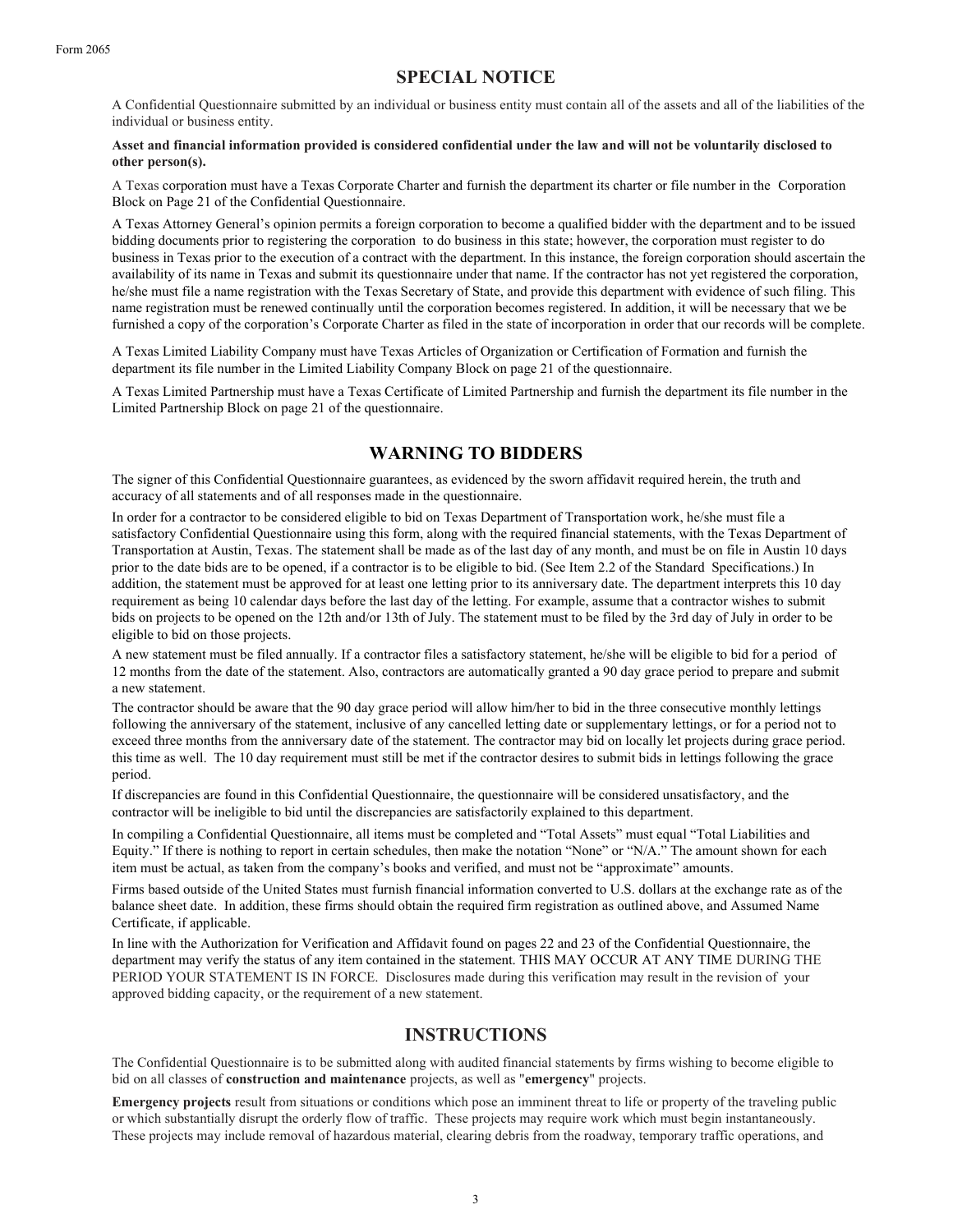mowing to eliminate safety hazards when such work meets the requisites of an emergency. Refueling vehicles may be requested for evacuations. Emergency situations provide for an alternate procedure for the expedited award of contracts to meet conditions in which essential corrective or preventive action would be unreasonably hampered or delayed by compliance with other laws. Contractors wishing to be considered for emergency contracts must furnish a 24-hour phone number and an email address.

Please answer in complete detail all questions in the Confidential Questionnaire. This applies particularly to dates when contracts are expected to be completed, and dates when notes or bills will become due or must be paid.

The financial statements must be audited by an independent certified public accounting firm meeting the requirements for public practice in Texas. The department may make adjustments to a contractor's net working capital as deemed necessary as a result of analysis of the full prequalification statement.

In the event affiliated firms desire to prequalify with the department, they must prequalify based on statements prepared as of the same date.

For the purposes of the Confidential Questionnaire, two or more firms are affiliated if:

- (i) the firms share common officers, directors, or stockholders;
- (ii) a family member of an officer, director, or stockholder of one firm serves in a similar capacity in another of the firms;
- (iii) an individual who has an interest in, or controls a part of, one firm either directly or indirectly also has an interest in, or controls a part of another of the firms;
- (iv) the firms are so closely connected or associated that one of the firms, either directly or indirectly, controls or has the power to control another firm;
- (v) one firm controls or has the power to control another of the firms; or
- (vi) the firms are closely allied through an established course of dealings, including but not limited to the lending of financial assistance.

A family member is considered to be an individual's parent, parent's spouse, step-parent, step-parent's spouse, sibling, sibling's spouse, spouse, child, child's spouse, spouse's child, spouse's child's spouse, grandchild, grandparent, uncle, uncle's spouse, aunt, aunt's spouse, first cousin, or first cousin's spouse.

Affiliates may not submit bids on the same project. Should we receive bids on the same project from two or more firms who are affiliated according to one or more of the above definitions, each of the bids will be declared non-responsive and neither will be considered.

If the entity filing this statement holds equity in another company or business, this should be shown under "Other Assets" and sufficient data must be given to thoroughly verify such assets shown. This shall also apply to joint ventures operating as separate entities.

Please complete Question No. 14, Page 20, in detail, listing not only the officers/owners of the company, but also the superintendents who will be in charge of the work. If more space is required, please insert additional sheets.

If there is not sufficient space in the Confidential Questionnaire, please use attached schedules to support the detailed information requested, and refer to the specific schedule where the details pertaining to the item total may be found. When attaching these schedules, please furnish detailed addresses when they are requested. Inadequate cross referencing will result in processing delays and the possible return of the statement.

The proper Authorization for Verification and Affidavit block on pages 22 and 23 of the Confidential Questionnaire must be executed by the person or persons authorized to do so and must be acknowledged by a Notary Public. The Notary Public must be an individual other than an officer, partner, or LLC manager. The department will presume, unless otherwise advised, that the general partners of a partnership or officers of a firm listed are authorized to enter into contract on behalf of their firm. If they desire that additional persons be authorized to execute instruments on behalf of the firm, they must provide these details on page 21, furnish a Power of Attorney, or a Corporate Resolution which contains this authority.

The Certification of Absence of Suspension, Debarment, Voluntary Exclusion, or Determination of Ineligibility should be completed if your firm is interested in bidding on federal-aid projects. The certification itself is comprised of two pages, page numbers 10 and 11. The second page (11) contains a notarization which is separate from the notarization required on the Authorization for Verification and Affidavit found on pages 22 and 23.

Please notify this office immediately upon making any changes in the organizational structure of your business entity (i.e., conversion from a corporation to a limited partnership or merger with another firm) in order that bidding proposals may be issued to the correct entity, and that any outstanding contracts may be reassigned to the present name and form of your business. If changes taken place which affect the structure of your firm, your prequalification may be rendered invalid.

### SPECIAL NOTICE REGARDING SANCTIONS

Should a contractor become sanctioned at a level 2 or greater, he/she may continue to prequalify with the department, but will remain ineligible to bid until the expiration of the sanction period.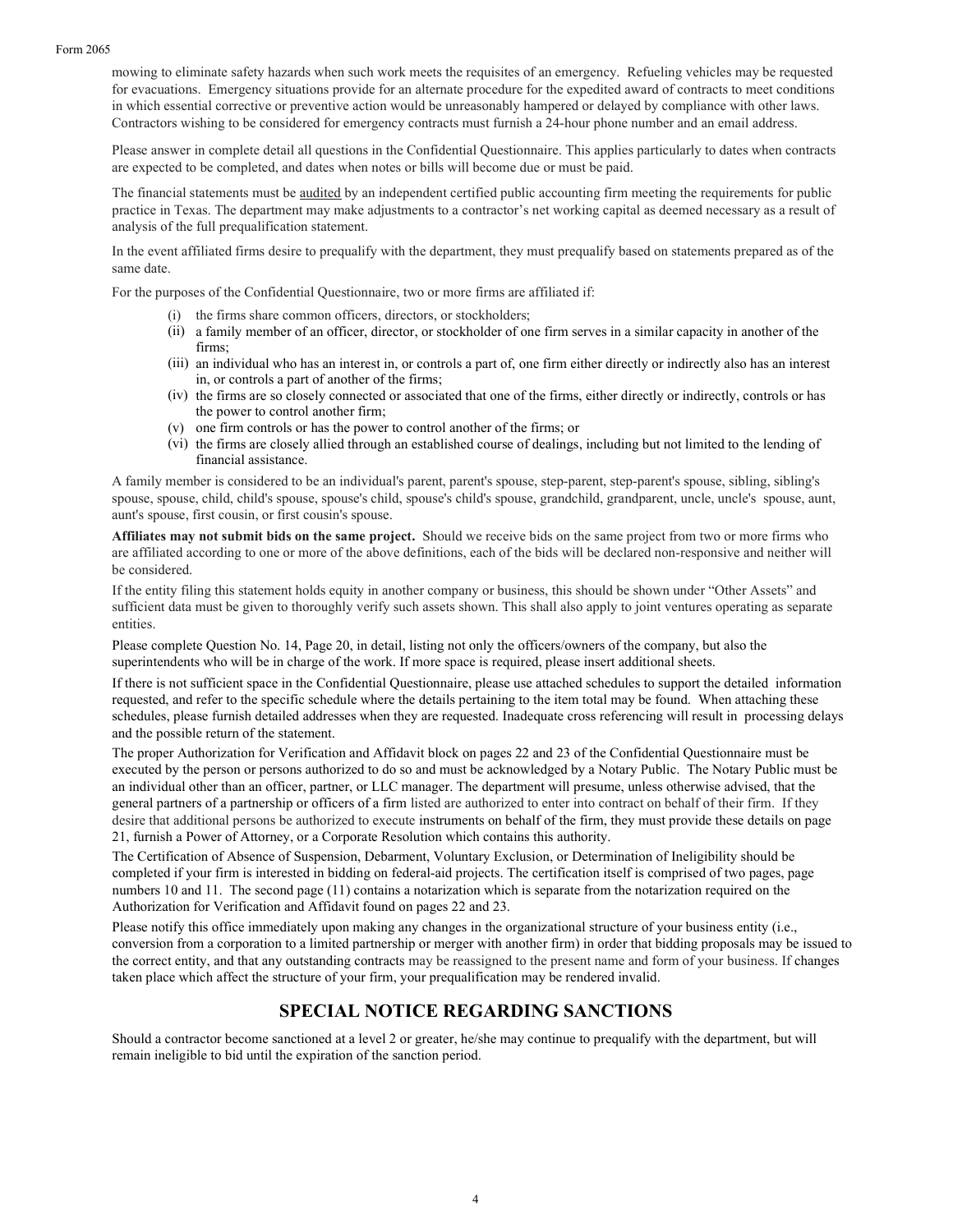Form 2065

# SPECIAL NOTICE REGARDING SUPPLEMENTAL INFORMATION

In order to expedite and facilitate the prompt approval of your prequalification statement, the following information MUST accompany your submission.

#### FAILURE TO PROVIDE ALL REQUESTED INFORMATION COULD RESULT IN THE RETURN OF YOUR STATEMENT.

- 1. A complete set of audited financial statements:
	- a. Classified Balance Sheet
	- b. Income Statement
	- c. Statement of Cash Flows
	- d. Statement of Changes in Equity
	- e. Notes to the Financial Statements

Please note that any financial statements submitted to the department for the purposes of qualification must be prepared by an independent certified public accounting firm in current good standing with the Texas State Board of Public Accountancy. This is a requirement if your firm is based or located in Texas. Current licenses for CPA's may be verified online at www.tsbpa.state.tx.us/php/fpl/frmlookup.php. CPA firms located outside of Texas and preparing financial statements for firms or individuals located or based within Texas are also subject to this requirement. Please contact the Texas State Board of Public Accountancy at 512-305-7853 for questions concerning licensing requirements.

- 2. A Confidential Questionnaire completed in detail. In those schedules where there is nothing to report, the notation "None" or "N/A" should be inserted. Failure to complete the Confidential Questionnaire will result in the return of your prequalification statement. Please ensure that the totals in the questionnaire correspond with those totals in the financial statements.
- 3. A certified copy of your organizational documents (Corporate Charter, Articles of Incorporation, Articles of Organization, Certificate of Formation, LLC Regulations, Certificate of Limited Partnership or Limited Partnership Agreement) if you are a foreign entity filing your initial prequalification statement and your firm does not have a current Certificate of Authority or registration to do business in Texas as issued by the Texas Secretary of State's Office.
- 4. Resumes reflecting the construction experience of the principals of the firm and E-Verify Memorandum of Understanding for firms submitting their initial prequalification. These resumes should include the size and scope of the work performed. The Memorandum of Understanding is a one-time requirement, which can be resolved solely with the affirmation on page 9 in subsequent submissions.
- 5. The firm's Texas Taxpayer Identification Number as issued by the Texas Comptroller of Public Accounts. This information is necessary to process payments on projects awarded your firm.
- 6. Your firm's e-mail address and fax number. These are requested for the purpose of forwarding project addenda in a timely manner. Should you wish for either of these to not appear on our website, please uncheck the appropriate box. Otherwise, this information will be published.
- 7. Your firm's DUNS number as issued by Dun & Bradstreet. This number is used by the department for required reporting on Federal Aid projects. If you do not yet have one, you may obtain it at www.dnb.com.
- 8. Other information as requested by the department.

# SPECIAL NOTICE REGARDING THE USE OF ASSUMED NAMES

If the contractor chooses to qualify under an assumed name, and is based in Texas, a certified copy of the Assumed Name Certificate as filed with the County Clerk in the county of residence must be provided with this questionnaire during the initial filing, and upon assumed name renewal. Additionally, if the firm is a corporation, limited partnership, registered limited liability partnership, or a limited liability company (within or outside of Texas), it must also provide proof of filing this assumed name with the Texas Secretary of State. Firms residing outside of Texas using an assumed name must also file an Assumed Name Certificate in the county of their registered or principal office in Texas, and furnish this department a certified copy of this certificate. If no office is maintained in Texas, this filing should be made with the Travis County Clerk's office in Austin, Texas. Excerpts from the Texas Assumed Business or Professional Name Act are shown on page 6.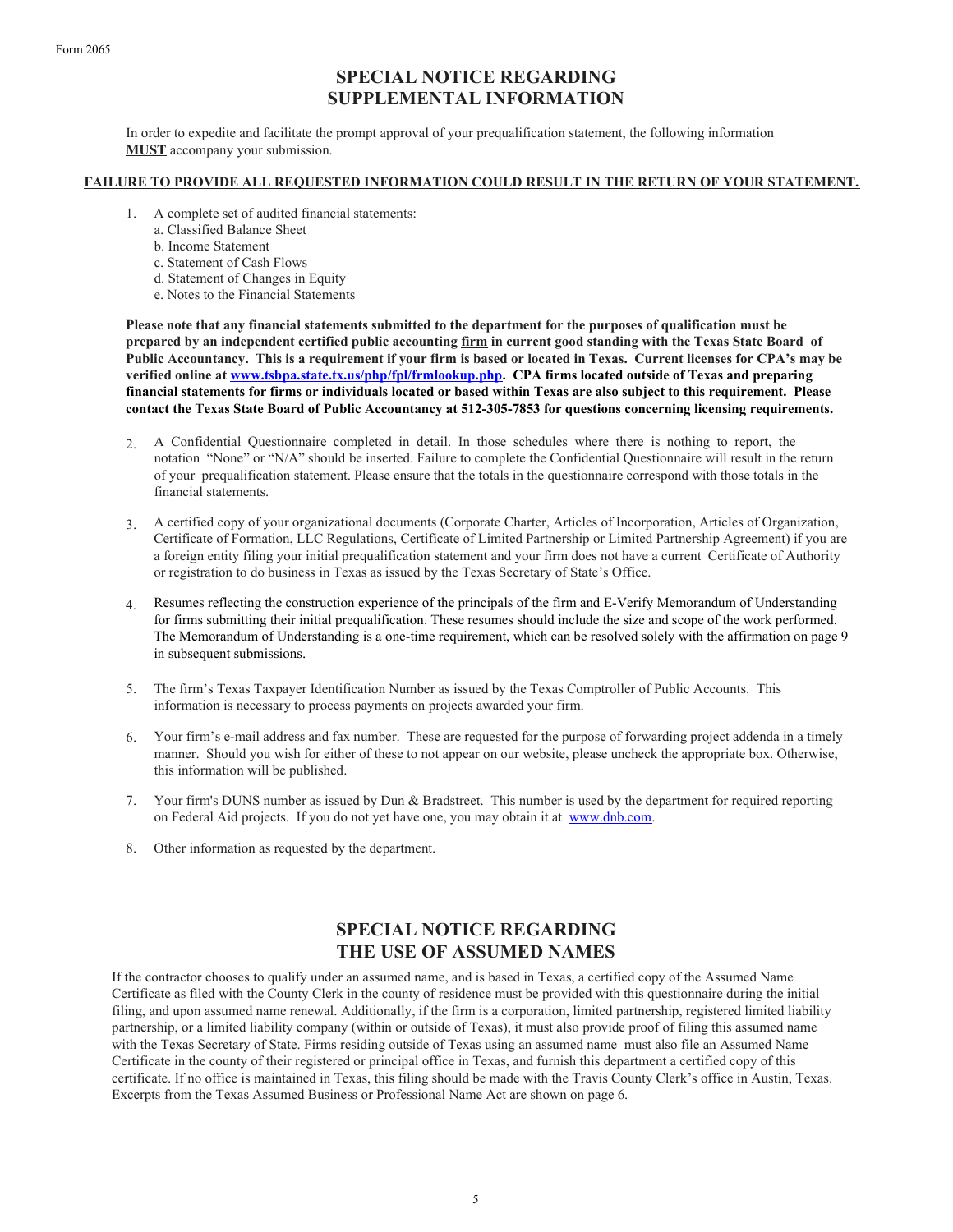# Assumed Business or Professional Name Act (From Business and Commerce Code - Title 5, Chapter 71)

#### SUBCHAPTER B. REQUIREMENTS APPLICABLE TO CERTAIN UNINCORPORATED PERSONS

#### Sec. 71.051. CERTIFICATE FOR CERTAIN UNINCORPORATED PERSONS.

A person must file a certificate under this subchapter if the person regularly conducts business or renders a professional service in this state under an assumed name other than as a corporation, limited partnership, limited liability partnership, limited liability company, or foreign filing entity.

#### SUBCHAPTER C. REQUIREMENTS APPLICABLE TO INCORPORATED BUSINESS OR PROFESSION AND CERTAIN OTHER ENTITIES

#### Sec. 71.101. CERTIFICATE FOR INCORPORATED BUSINESS OR PROFESSION, LIMITED PARTNERSHIP, LIMITED LIABILITY PARTNERSHIP, LIMITED LIABILITY COMPANY, OR FOREIGN FILING ENTITY.

A corporation, limited partnership, limited liability partnership, limited liability company, or foreign filing entity must file a certificate under this subchapter if the entity: (1) regularly conducts business or renders professional services in this state under an assumed name; or (2) is required by law to use an assumed name in this state to conduct business or render professional services.

#### Sec. 71.152. MATERIAL CHANGE IN INFORMATION; NEW CERTIFICATE.

(a) Not later than the 60th day after an event occurs that causes the information in a certificate to become materially misleading, a registrant must file a new certificate complying with this chapter in the office in which the original or renewal certificate was filed.

(b) An event that causes the information in a certificate to become materially misleading includes: (1) a change in the name, identity, entity, form of business or professional organization, or location of a registrant; (2) for a proprietorship or sole practitioner, a change in ownership; or (3) for a partnership: (A) the admission of a new partner or joint venturer; or (B) the end of a general partner's or joint venturer's association with the partnership.

(c) A new certificate filed under this section is effective for a term not to exceed 10 years from the date the certificate is filed.

#### Sec. 71.202. CRIMINAL PENALTY: GENERAL VIOLATION.

(a) A person commits an offense if the person:

- (1) conducts business or renders a professional service in this state under an assumed name; and
- (2) intentionally violates this Chapter.
- (b) An offense under this section is a Class A misdemeanor.

## Company Names (From Business and Commerce Code - Title 2, Chapter 17)

#### SUBCHAPTER E. DECEPTIVE TRADE PRACTICES AND CONSUMER PROTECTION

#### Sec. 17.46. DECEPTIVE TRADE PRACTICES UNLAWFUL.

(a) False, misleading, or deceptive acts or practices in the conduct of any trade or commerce are hereby declared unlawful and are subject to action by the consumer protection division under Sections 17.47, 17.58, 17.60, and 17.61 of this code.

(b) Except as provided in Subsection (d) of this section, the term "false, misleading, or deceptive acts or practices" includes, but is not limited to, the following acts:

(25) using the term "corporation," "incorporated," or an abbreviation of either of those terms in the name of a business entity that is not incorporated under the laws of this state or another jurisdiction;

# SPECIAL NOTICE REGARDING CERTIFICATION OF ABSENCE OF SUSPENSION, DEBARMENT, VOLUNTARY EXCLUSION, OR DETERMINATION OF INELIGIBILITY

The U.S. Department of Transportation has adopted rules concerning nonprocurement debarment and suspension in accordance with the Office of Management and Budget (OMB) guidelines. Under these rules, the Federal Highway Administration will not be able to concur in the award of a contract for any federal aid project to any contractor that is currently suspended or debarred by any federal agency.

As a result of the above, the department has adopted rules concering the issuance and submission of proposals that preclude issuing a bidding proposal for a federal aid project to a firm that is currently suspended or debarred by any agency of the federal government. To facilitate the department's compliance with this rule, it will be necessary for all qualified contractors to complete and file a Certification of Absence of Suspension, Debarment, Voluntary Exclusion, or Determination of Ineligibility with the Construction Division of this department. This certification is included on page vii of this document. The certification will be incorporated in each bidder's respective file. To avoid delay in receiving bidding proposals for federal aid projects, bidders are encouraged to complete their certifications.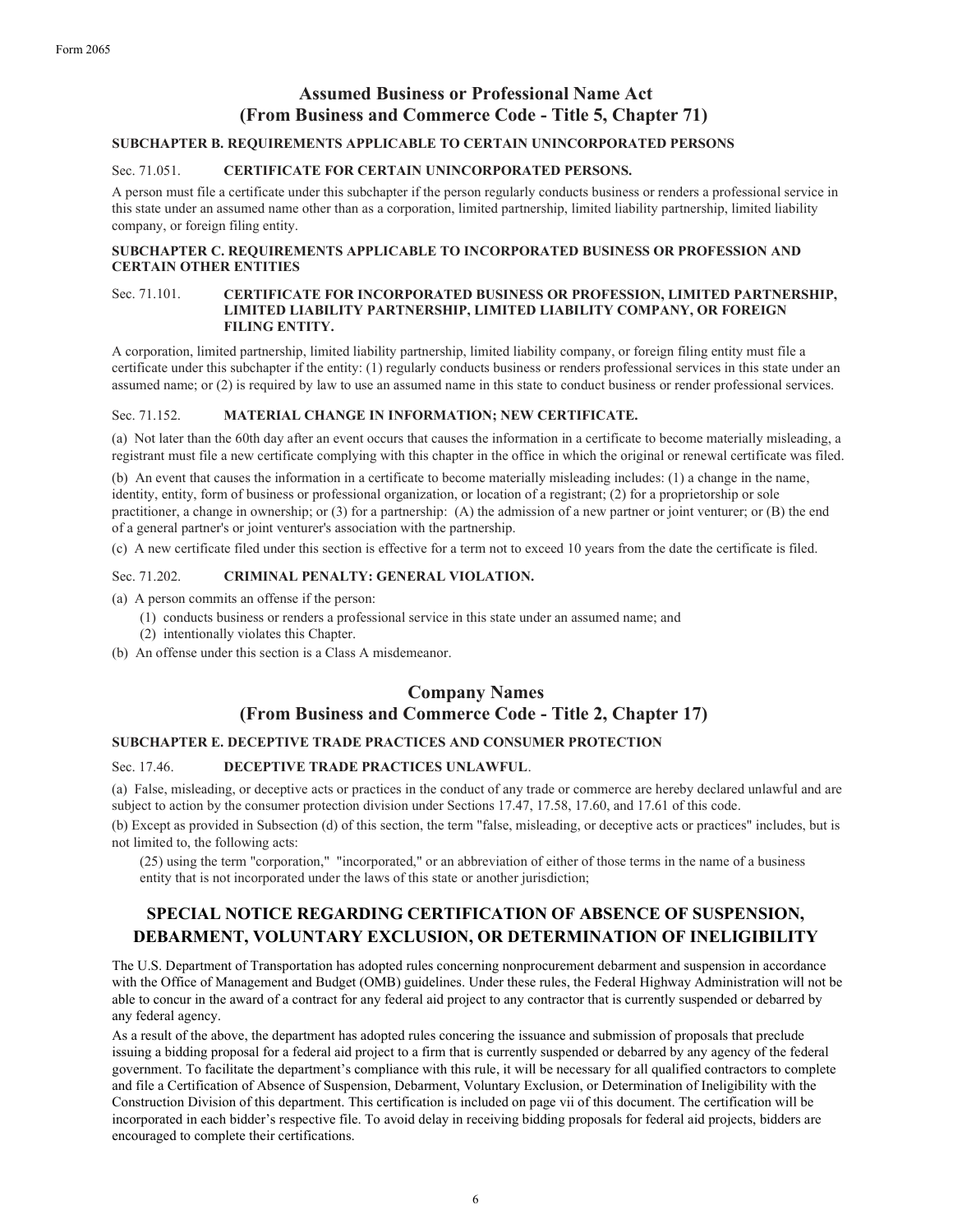#### Form 2065

# WORK CATEGORY INFORMATION SHEET

In an effort to identify the kind(s) of work you perform, please check one or more of the following blocks to indicate the categories of work your firm is involved with:

| $\Box$ Asphalt (ACP, LRA, Seal Coats)                                                                                                                                                                                                                                                                                          | <b>Traffic Control Devices</b>                                                                                                                                                                                                                                                              |
|--------------------------------------------------------------------------------------------------------------------------------------------------------------------------------------------------------------------------------------------------------------------------------------------------------------------------------|---------------------------------------------------------------------------------------------------------------------------------------------------------------------------------------------------------------------------------------------------------------------------------------------|
| $\Box$ Concrete Paving & Incidentals                                                                                                                                                                                                                                                                                           | $\Box$ Other:                                                                                                                                                                                                                                                                               |
| $\Box$ Earthwork, Base & Subbase                                                                                                                                                                                                                                                                                               |                                                                                                                                                                                                                                                                                             |
| $\Box$ Emergency Contracts*                                                                                                                                                                                                                                                                                                    |                                                                                                                                                                                                                                                                                             |
| Emergency Contact Individual**:                                                                                                                                                                                                                                                                                                |                                                                                                                                                                                                                                                                                             |
| Name:                                                                                                                                                                                                                                                                                                                          | $\Box$ Guardrail Repair                                                                                                                                                                                                                                                                     |
|                                                                                                                                                                                                                                                                                                                                | $\Box$ Debris Clearing/Removal                                                                                                                                                                                                                                                              |
| Phone for 24-hour contact:<br>** All fields are mandatory to be considered for emergency work.<br>$\Box$ Fencing<br>$\Box$ Hauling<br>$\Box$ Lighting & Signal Maintenance<br>$\Box$ Landscaping<br>$\Box$ Major Structures<br>$\Box$ Material Supplier<br>$\Box$ Minor Structure/Misc. Concrete<br>$\Box$ Painting & Striping | $\Box$ Mowing<br>$\Box$ Litter Pickup & Disposal<br>$\Box$ Cleaning & Sweeping Highways<br>$\Box$ Building Construction<br>$\Box$ Rest/Picnic Area Maintenance<br>$\Box$ Hazardous Material<br>$\Box$ Underwater Inspection<br><b>Stream Channel Restoration</b><br><b>Pavement Markers</b> |
| $\Box$ Rest Areas (Construction)                                                                                                                                                                                                                                                                                               |                                                                                                                                                                                                                                                                                             |

\*Note: If indicating your availability for emergency contracts, please insure that the above contact information remains updated with this office at all times. In the event of an emergency, we may be inquiring about your availability as well as a list of equipment available for the emergency.

### Check the Districts by city in which you are willing to work:

ALL



### District Offices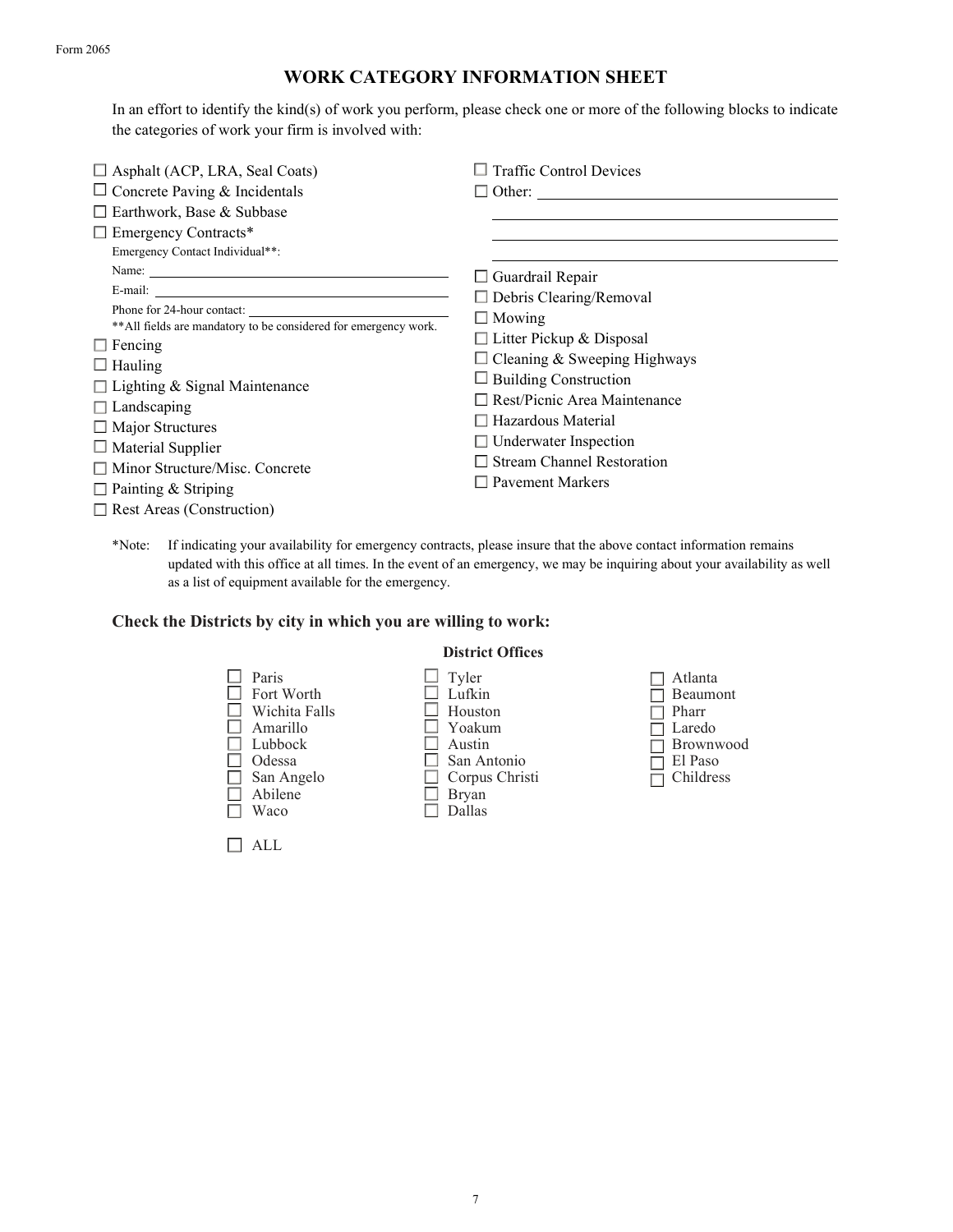### ELECTRONIC BIDDING SYSTEM

The Integrated Contractor Exchange (iCX) is the new TxDOT Web-based Electronic Bidding System. It is being utilized to handle project notifications, proposal requests, and electronic bidding. It is mandatory to have an account to receive project notifications. If the qualifying entity does not have an account, please provide an individual name and email address to be setup as an Administrator.

| Administrator Name:          |  |
|------------------------------|--|
| Administrator Email Address: |  |

### BIDDER'S RECIPROCITY

For the purpose of applying the Texas Bidder Preference Law under Transportation Code §223.050, please indicate the qualifying firm's principal place of business:

| Texas      |
|------------|
| Louisiana  |
| Oklahoma   |
| New Mexico |
| Arkansas   |
| Other      |

Note: Principal Place of Business - The primary location where a contractor's business is performed. The principal place of business is where the business' books and records are kept and is where the head of the firm or upper management is located.

If the qualifying firm's principal place of business lies outside of Texas, please answer the following items for further consideration:

- 1. Does your firm have a physical office located in the State of Texas that has functioned for the last 12 months?  $\Box$  Yes  $\Box$  No
- 2. If your firm has a physical office in Texas, please provide the complete address and a telephone number to reach it.
- 3. Has the above physical Texas office been functioning for the last 12 months and does it currently function with daily business matters being conducted?  $\Box$  Yes  $\Box$  No
- 4. Is there an employee of the qualifying firm, whom resides in the state of Texas that is authorized to execute contracts and other documents?  $\Box$  Yes  $\Box$  No
	-
- 5. Does this office have professional staff and labor force that reside in this state?\*  $\Box$  Yes  $\Box$  No
- 6. Are company vehicles registered in the state of Texas?  $\Box$  Yes  $\Box$  No
- 7. Have the company's business property taxes been and are paid in the state of Texas for equipment or property owned? Yes  $\Box$  No

A parent or holding company cannot claim a Texas preference status under a subsidiary or affiliate.

\*Professional staff and labor force employees are actual employees, not employees of an employee leasing firm.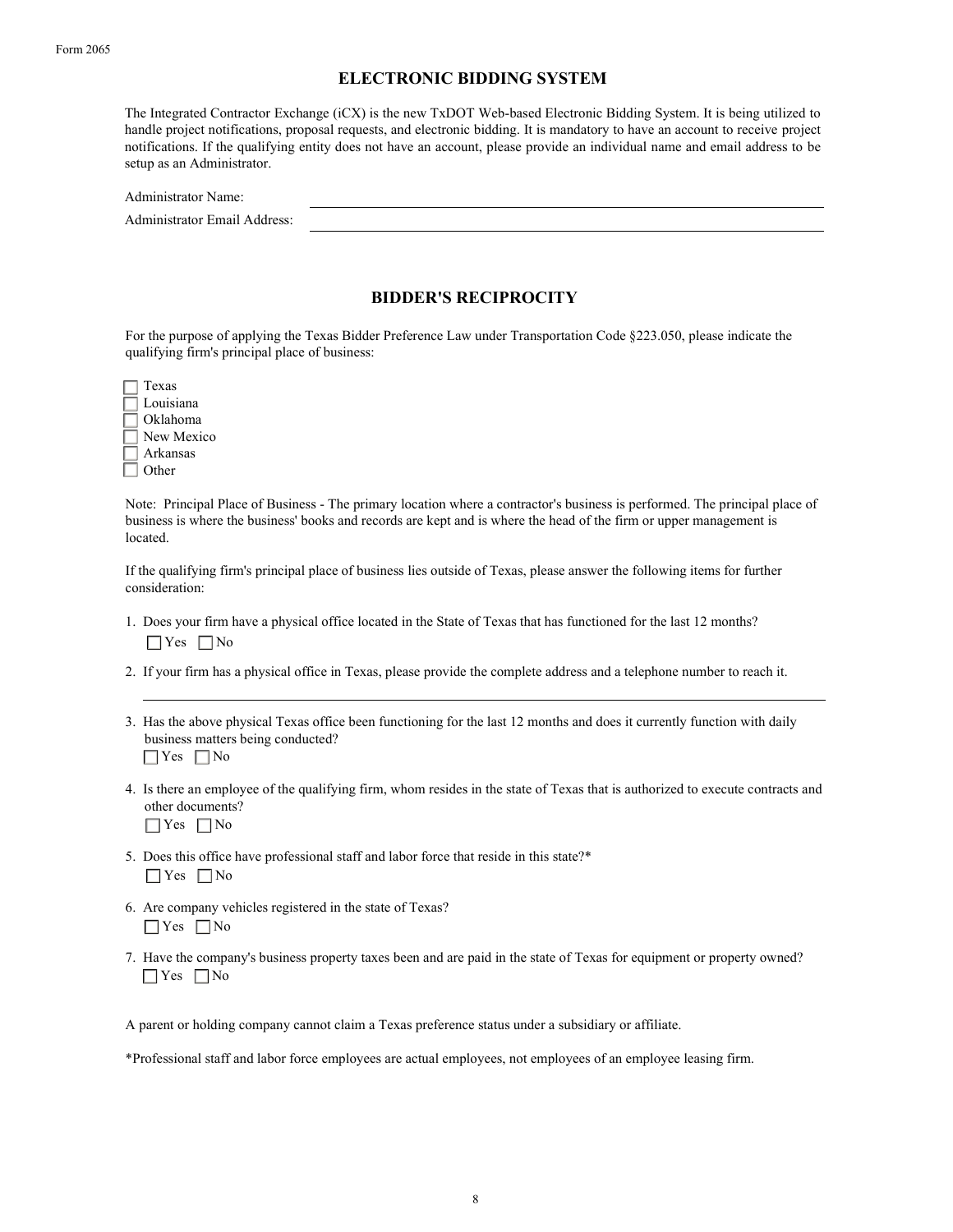| Form 2065 |  |
|-----------|--|
|-----------|--|

| The State of |  |
|--------------|--|
| County of    |  |

# CERTIFICATION OF ABSENCE OF SUSPENSION, DEBARMENT, VOLUNTARY EXCLUSION, OR DETERMINATION OF INELIGIBILITY

The undersigned bidder, under penalty of perjury under the laws of the United States or the State of Texas, certifies that, except as noted herein, the bidder's firm and all persons associated therewith in the capacity of owner, partner, stockholder, director, officer, principal investigator, project director, member, manager, auditor, or any position involving the administration of any part of the firm's operations:

- 1. are not currently suspended, debarred, or voluntarily excluded from or determined to be ineligible for bidding by any Federal agency;
- 2. have not been suspended, debarred, voluntarily excluded from or determined to be ineligible for bidding by any Federal agency within the past three years;
- 3. do not have a proposed debarment pending with any Federal agency, and
- 4. have not been indicted, convicted, or had a civil judgment rendered against it or any person indicated above by a court of competent jurisdiction in any matter involving fraud or official misconduct within the past 3 years.

All exceptions to the above are recorded in the following space:

The undersigned bidder understands that exceptions will not necessarily preclude the issuance of a bidding proposal or result in the denial of award of the contract for a Federally funded project. It is also understood that exceptions will be carefully reviewed by the department and by the Federal Highway Administration and may result in rejection of the bid proposal and suspension and debarment of the contractor pursuant to Texas Administrative Code, Title 43, Part 1, Chapter 9, Subchapter G, Highway Improvement Contract Sanctions, Rules Sections 9.101 through 9.111, and/or CFR, Title 2, Part 180, Debarment and Suspension (Non-procurement).

For any exception noted, the following information explains to whom it applies, the initiating agency, and the dates of action.

The undersigned bidder understands that providing false information may result in criminal prosecution and/or administrative sanctions.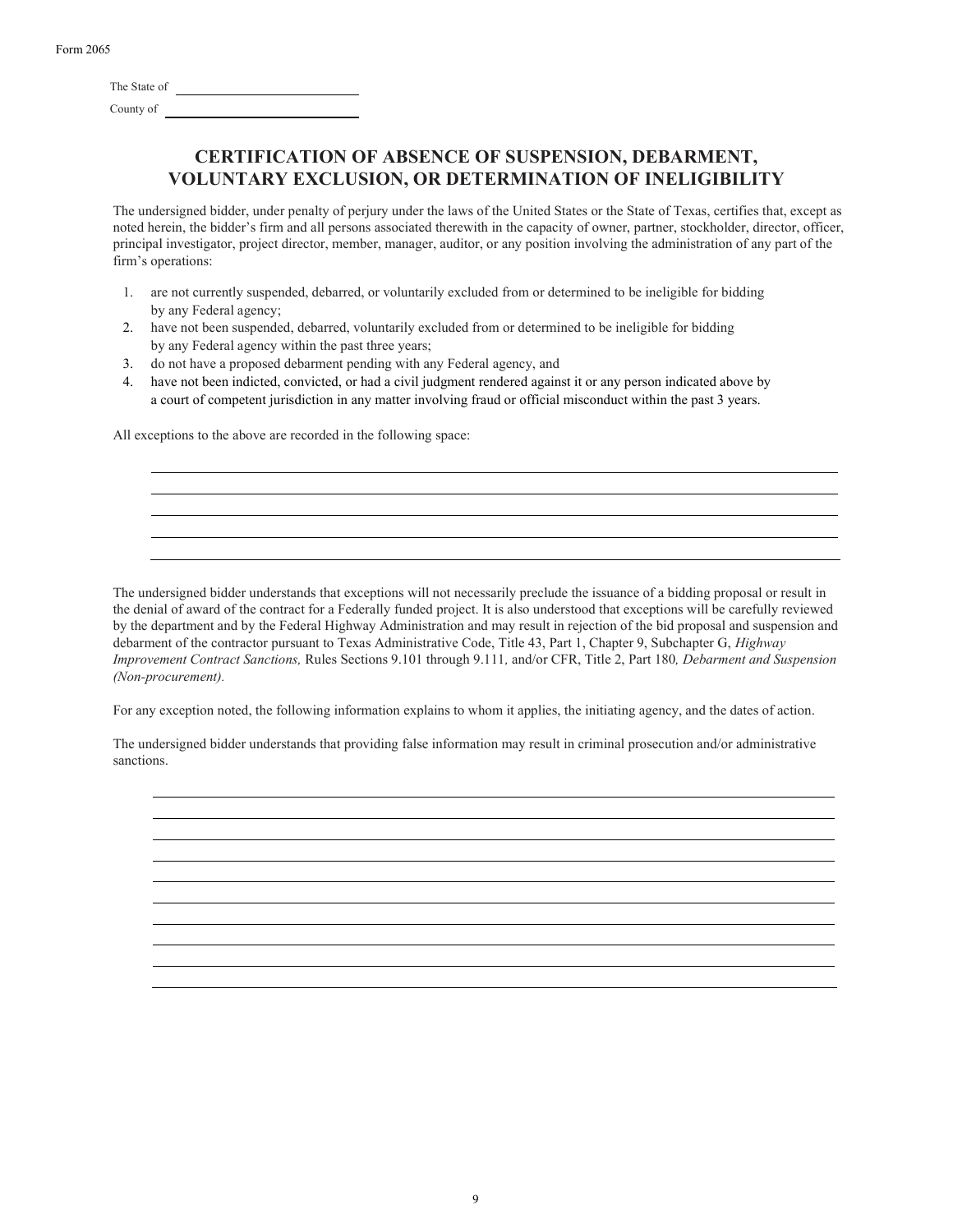The undersigned bidder, being fully cognizant of the facts stated in the certifications contained on page vii, certifies the truth and accuracy of those certifications, which are made by signing this document.

|                          |                                                                                                                      | Print Firm Name                                                                                                  |                                                            |
|--------------------------|----------------------------------------------------------------------------------------------------------------------|------------------------------------------------------------------------------------------------------------------|------------------------------------------------------------|
|                          |                                                                                                                      |                                                                                                                  |                                                            |
|                          |                                                                                                                      | Signature/Title                                                                                                  |                                                            |
|                          |                                                                                                                      | Before me, the undersigned authority, a Notary Public, on this day personally appeared                           |                                                            |
|                          |                                                                                                                      | who, being by me duly sworn, upon oath says that he/she is qualified and authorized to make affidavit for and on |                                                            |
| behalf of                | <u> 1989 - Johann Barn, mars ann an t-Amhain Aonaich an t-Aonaich an t-Aonaich ann an t-Aonaich ann an t-Aonaich</u> |                                                                                                                  |                                                            |
|                          |                                                                                                                      |                                                                                                                  | County, and is fully cognizant of the facts herein set out |
|                          |                                                                                                                      | and affirms to the truth and accuracy of the certifications made herein by signing the document above.           |                                                            |
|                          |                                                                                                                      |                                                                                                                  |                                                            |
|                          |                                                                                                                      |                                                                                                                  |                                                            |
|                          |                                                                                                                      |                                                                                                                  |                                                            |
|                          | Subscribed and sworn to before me by the said                                                                        |                                                                                                                  |                                                            |
|                          |                                                                                                                      |                                                                                                                  | Officer's Name                                             |
|                          |                                                                                                                      |                                                                                                                  |                                                            |
| hand and seal of office. |                                                                                                                      |                                                                                                                  |                                                            |
|                          |                                                                                                                      |                                                                                                                  |                                                            |
|                          |                                                                                                                      |                                                                                                                  |                                                            |
|                          |                                                                                                                      | Notary Public in and for                                                                                         |                                                            |
|                          |                                                                                                                      |                                                                                                                  | County                                                     |
|                          |                                                                                                                      |                                                                                                                  |                                                            |

NOTE: The Notary Public must be an individual other than an officer, partner, or LLC member/manager.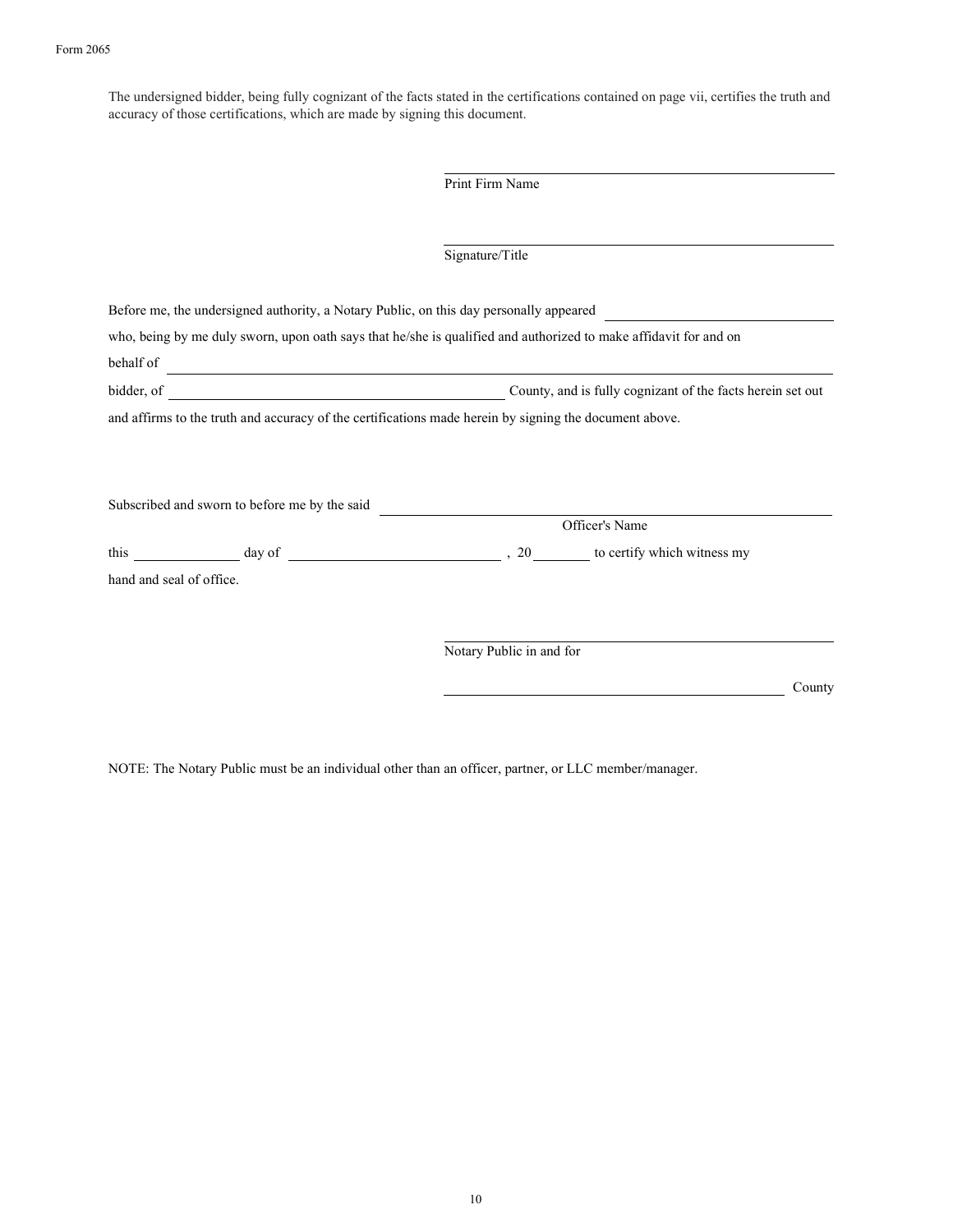# DETAILS RELATIVE TO ASSETS

Round to the nearest whole dollar amounts. Do not include cents in the figures.

| Cash                              | S                    |               |
|-----------------------------------|----------------------|---------------|
|                                   | TOTAL                |               |
| NAME OF BANK AND DETAILED ADDRESS | DEPOSITED IN NAME OF | <b>AMOUNT</b> |
|                                   |                      |               |
|                                   |                      |               |
|                                   |                      |               |
|                                   |                      |               |
|                                   |                      |               |
|                                   |                      |               |
|                                   |                      |               |
|                                   |                      |               |
|                                   |                      |               |
|                                   |                      |               |

| q | <b>Certificates of Deposit</b>    |                      | S<br><b>TOTAL</b> |
|---|-----------------------------------|----------------------|-------------------|
|   | NAME OF BANK AND DETAILED ADDRESS | DEPOSITED IN NAME OF | <b>AMOUNT</b>     |
|   |                                   |                      |                   |
|   |                                   |                      |                   |
|   |                                   |                      |                   |
|   |                                   |                      |                   |
|   |                                   |                      |                   |
|   |                                   |                      |                   |
|   |                                   |                      |                   |
|   |                                   |                      |                   |
|   |                                   |                      |                   |
|   |                                   |                      |                   |

| $3*$ | <b>Notes Receivable</b>                    |                       | \$<br><b>TOTAL</b> |
|------|--------------------------------------------|-----------------------|--------------------|
|      | RECEIVABLE FROM: NAME AND DETAILED ADDRESS | <b>CURRENT AMOUNT</b> | <b>AMOUNT</b>      |
|      |                                            |                       |                    |
|      |                                            |                       |                    |
|      |                                            |                       |                    |
|      |                                            |                       |                    |
|      |                                            |                       |                    |
|      |                                            |                       |                    |
|      |                                            |                       |                    |
|      |                                            |                       |                    |
|      |                                            |                       |                    |
|      |                                            |                       |                    |

| Accounts receivable from completed contracts exclusive of claims not approved for payment<br>$4*$ | S<br><b>TOTAL</b>                  |  |  |  |  |
|---------------------------------------------------------------------------------------------------|------------------------------------|--|--|--|--|
| RECEIVABLE FROM: NAME AND DETAILED ADDRESS                                                        | <b>AMOUNT</b><br><b>RECEIVABLE</b> |  |  |  |  |
|                                                                                                   |                                    |  |  |  |  |
|                                                                                                   |                                    |  |  |  |  |
|                                                                                                   |                                    |  |  |  |  |
|                                                                                                   |                                    |  |  |  |  |
|                                                                                                   |                                    |  |  |  |  |
|                                                                                                   |                                    |  |  |  |  |
|                                                                                                   |                                    |  |  |  |  |

\*For Schedules with an asterisk (\*), list separately each item amounting to 10 percent of the total and combine the remainder.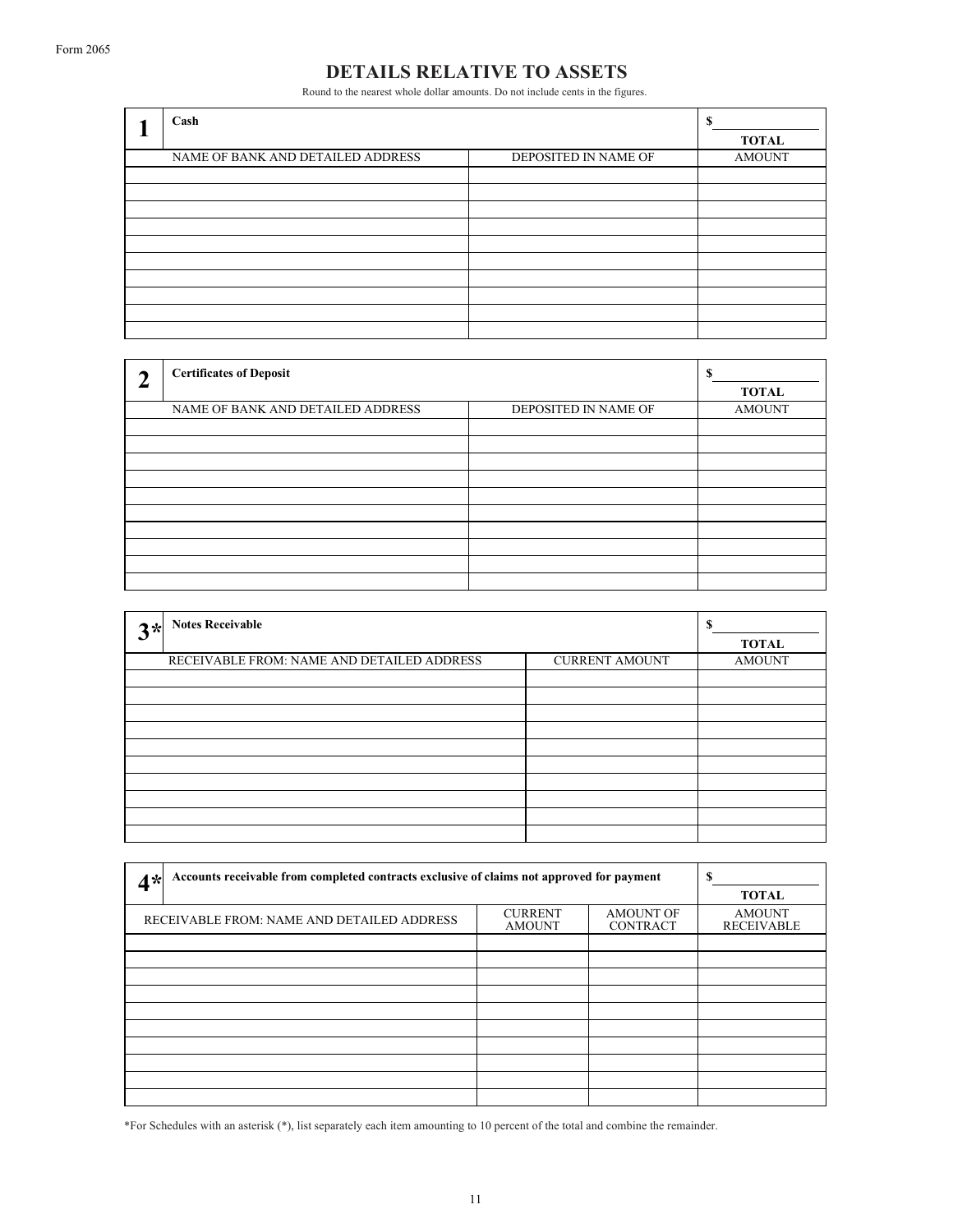### DETAILS RELATIVE TO ASSETS

Round to the nearest whole dollar amounts. Do not include cents in the figures.

| $5*$                                                                                          | Sums earned on incomplete contracts, as shown by engineer's or architect's estimate<br>(a) Amount receivable after deducting retainage<br>(b) Retainage to date due upon completion of contract |                                              |                                     |                           |                                   | S<br><b>TOTAL</b>                                                |
|-----------------------------------------------------------------------------------------------|-------------------------------------------------------------------------------------------------------------------------------------------------------------------------------------------------|----------------------------------------------|-------------------------------------|---------------------------|-----------------------------------|------------------------------------------------------------------|
| ** DESIGNATION OF CONTRACT, NAME AND<br>DETAILED ADDRESS OF ENTITY LETTING<br><b>CONTRACT</b> |                                                                                                                                                                                                 | TOTAL<br><b>AMOUNT OF</b><br><b>CONTRACT</b> | TOTAL<br><b>BILLINGS TO</b><br>DATE | <b>DUE</b><br><b>DATE</b> | <b>RETAINAGE</b><br><b>AMOUNT</b> | <b>CURRENT AMOUNT</b><br><b>EXCLUSIVE OF</b><br><b>RETAINAGE</b> |
|                                                                                               |                                                                                                                                                                                                 |                                              |                                     |                           |                                   |                                                                  |
|                                                                                               |                                                                                                                                                                                                 |                                              |                                     |                           |                                   |                                                                  |
|                                                                                               |                                                                                                                                                                                                 |                                              |                                     |                           |                                   |                                                                  |
|                                                                                               |                                                                                                                                                                                                 |                                              |                                     |                           |                                   |                                                                  |
|                                                                                               |                                                                                                                                                                                                 |                                              |                                     |                           |                                   |                                                                  |
|                                                                                               |                                                                                                                                                                                                 |                                              |                                     |                           |                                   |                                                                  |
|                                                                                               |                                                                                                                                                                                                 |                                              |                                     |                           |                                   |                                                                  |
|                                                                                               |                                                                                                                                                                                                 |                                              |                                     |                           |                                   |                                                                  |

\*\* If contract is a joint venture, so indicate. If this is a subcontract, give name and detailed address of prime.

| b | <b>Accounts Receivable not</b><br>from Contracts | (b) Other<br>(c) Past Due | \$<br>(a) Officers & Employees |                 | \$<br><b>TOTAL</b> |
|---|--------------------------------------------------|---------------------------|--------------------------------|-----------------|--------------------|
|   | RECEIVABLE FROM: NAME AND DETAILED ADDRESS       |                           | <b>DESCRIPTION</b>             | <b>DUE DATE</b> | <b>AMOUNT</b>      |
|   |                                                  |                           |                                |                 |                    |
|   |                                                  |                           |                                |                 |                    |
|   |                                                  |                           |                                |                 |                    |
|   |                                                  |                           |                                |                 |                    |
|   |                                                  |                           |                                |                 |                    |
|   |                                                  |                           |                                |                 |                    |
|   |                                                  |                           |                                |                 |                    |
|   |                                                  |                           |                                |                 |                    |
|   |                                                  |                           |                                |                 |                    |
|   |                                                  |                           |                                |                 |                    |

| г. | <b>Inventory - Materials in Stock and Not Included in Item 4, Assets</b><br>In warehouse and on job site (present value) | \$              | S<br><b>TOTAL</b>                                            |
|----|--------------------------------------------------------------------------------------------------------------------------|-----------------|--------------------------------------------------------------|
|    | <b>DESCRIPTION OF MATERIAL</b>                                                                                           | <b>QUANTITY</b> | <b>FAIR VALUE</b><br><b>WAREHOUSE AND</b><br><b>JOB SITE</b> |
|    |                                                                                                                          |                 |                                                              |
|    |                                                                                                                          |                 |                                                              |
|    |                                                                                                                          |                 |                                                              |
|    |                                                                                                                          |                 |                                                              |
|    |                                                                                                                          |                 |                                                              |
|    |                                                                                                                          |                 |                                                              |
|    |                                                                                                                          |                 |                                                              |
|    |                                                                                                                          |                 |                                                              |
|    |                                                                                                                          |                 |                                                              |
|    |                                                                                                                          |                 |                                                              |

\$  $\bf{8}$   $\rm{Costs}$  In Excess Of Billings  $\rm{S}$   $\rm{DTAL}$ Costs In Excess Of Billings

\*For Schedules with an asterisk (\*), list separately each item amounting to 10 percent of the total and combine the remainder.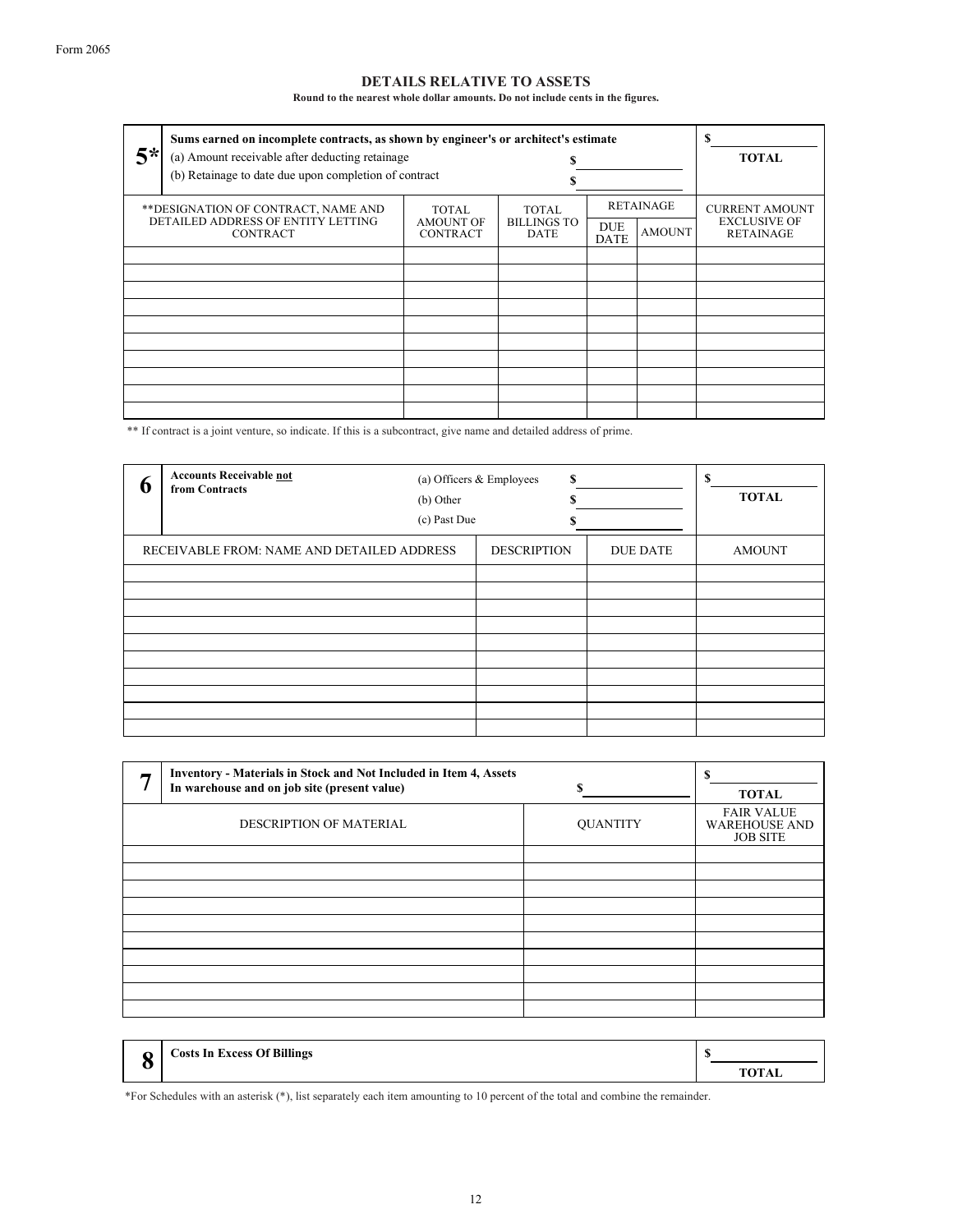Round to the nearest whole dollar amounts. Do not include cents in the figures.

| q | Deposits with bids or otherwise as guaranties | ¢<br>э<br><b>TOTAL</b> |               |
|---|-----------------------------------------------|------------------------|---------------|
|   | DEPOSITED WITH: NAME AND DETAILED ADDRESS     | <b>DESCRIPTION</b>     | <b>AMOUNT</b> |
|   |                                               |                        |               |
|   |                                               |                        |               |
|   |                                               |                        |               |
|   |                                               |                        |               |
|   |                                               |                        |               |
|   |                                               |                        |               |
|   |                                               |                        |               |
|   |                                               |                        |               |
|   |                                               |                        |               |
|   |                                               |                        |               |

| 10 | <b>Prepaid Expenses</b> |  |  |  |  |  |
|----|-------------------------|--|--|--|--|--|
|    | <b>TOTAL PREPAID</b>    |  |  |  |  |  |
|    |                         |  |  |  |  |  |
|    |                         |  |  |  |  |  |
|    |                         |  |  |  |  |  |
|    |                         |  |  |  |  |  |
|    |                         |  |  |  |  |  |
|    |                         |  |  |  |  |  |
|    |                         |  |  |  |  |  |
|    |                         |  |  |  |  |  |
|    |                         |  |  |  |  |  |
|    |                         |  |  |  |  |  |

| Interest Accrued on Loans, Securities, etc. |                        |               |  |  |  |
|---------------------------------------------|------------------------|---------------|--|--|--|
| <b>ACCRUAL ITEM</b>                         | <b>DATE OF PAYMENT</b> | <b>AMOUNT</b> |  |  |  |
|                                             |                        |               |  |  |  |
|                                             |                        |               |  |  |  |
|                                             |                        |               |  |  |  |
|                                             |                        |               |  |  |  |
|                                             |                        |               |  |  |  |

| $\rightarrow$ | <b>Cash Value of Life Insurance</b> |              |
|---------------|-------------------------------------|--------------|
|               | (a) Total pledged                   |              |
|               | (b) Total not pledged               |              |
|               |                                     | <b>TOTAL</b> |

| 13 | <b>Stocks and Bonds</b><br>(a) Listed (Present market value)<br>(b) Unlisted (Present market value) | S                      | S<br><b>TOTAL</b>                     |                 |               |
|----|-----------------------------------------------------------------------------------------------------|------------------------|---------------------------------------|-----------------|---------------|
|    | <b>DESCRIPTION</b>                                                                                  | <b>ISSUING COMPANY</b> | <b>PRESENT</b><br><b>MARKET VALUE</b> | <b>QUANTITY</b> | <b>AMOUNT</b> |
|    |                                                                                                     |                        |                                       |                 |               |
|    |                                                                                                     |                        |                                       |                 |               |
|    |                                                                                                     |                        |                                       |                 |               |
|    |                                                                                                     |                        |                                       |                 |               |
|    |                                                                                                     |                        |                                       |                 |               |
|    |                                                                                                     |                        |                                       |                 |               |
|    |                                                                                                     |                        |                                       |                 |               |
|    |                                                                                                     |                        |                                       |                 |               |
|    |                                                                                                     |                        |                                       |                 |               |
|    |                                                                                                     |                        |                                       |                 |               |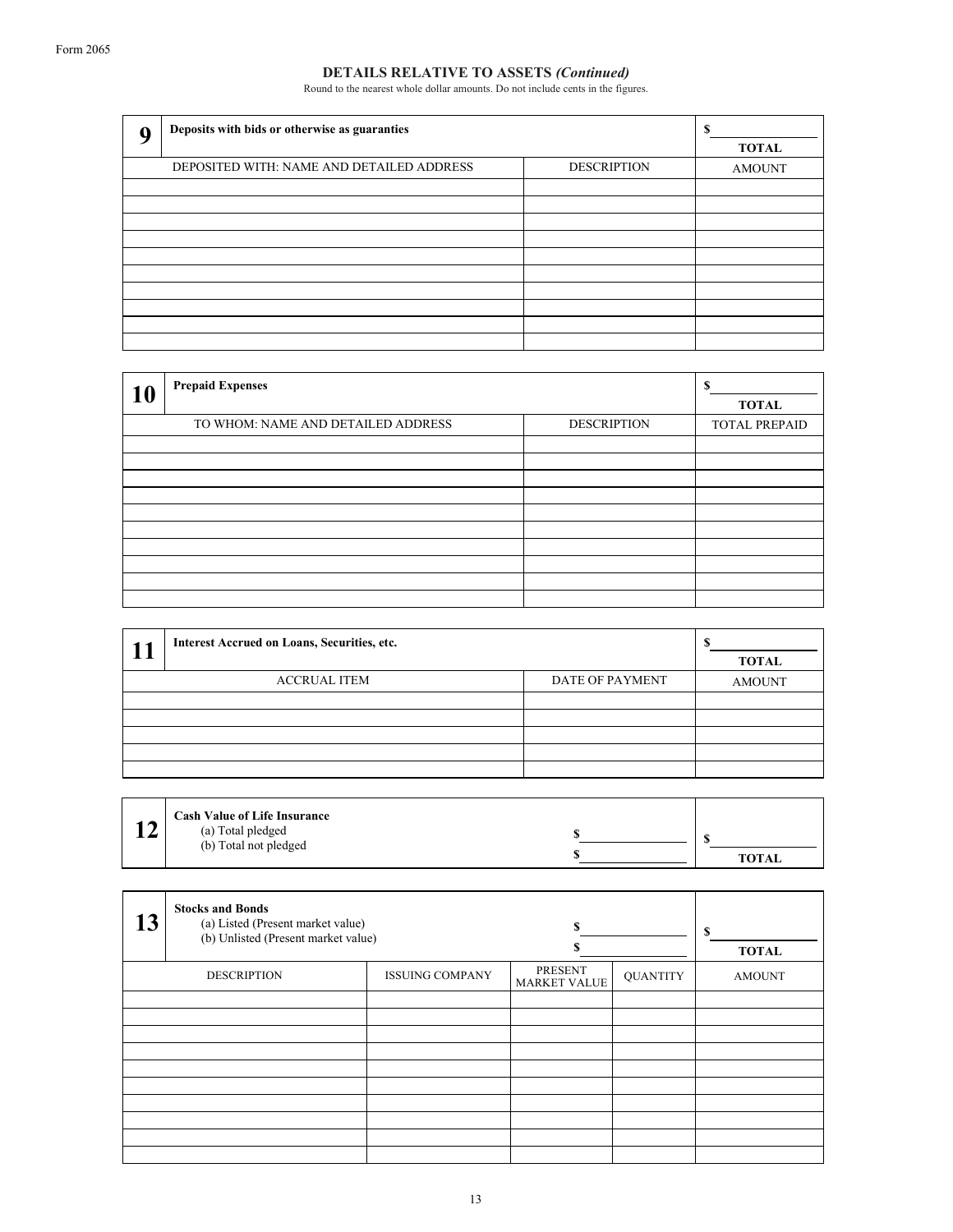Round to the nearest whole dollar amounts. Do not include cents in the figures.

| 14 | <b>Investments</b> | \$<br><b>TOTAL</b> |
|----|--------------------|--------------------|
|    | <b>DESCRIPTION</b> | TOTAL AMOUNT       |
|    |                    |                    |
|    |                    |                    |
|    |                    |                    |
|    |                    |                    |
|    |                    |                    |
|    |                    |                    |
|    |                    |                    |
|    |                    |                    |
|    |                    |                    |
|    |                    |                    |

| 15 <sup>1</sup> | <b>Real Estate Appraised or Book Value</b> |      |
|-----------------|--------------------------------------------|------|
|                 |                                            | 'TAL |
|                 |                                            |      |

| n | <b>Furniture and Fixtures at Book Value</b> |  |    |  |
|---|---------------------------------------------|--|----|--|
|   |                                             |  | AL |  |
|   |                                             |  |    |  |

| $17*$                   | Equipment       |                         | $\mathbb S$         |
|-------------------------|-----------------|-------------------------|---------------------|
|                         |                 |                         | <b>TOTAL</b>        |
| <b>ITEM</b>             | <b>QUANTITY</b> | <b>ITEM DESCRIPTION</b> | BALANCE SHEET VALUE |
| $\overline{1}$          |                 |                         |                     |
| $\overline{2}$          |                 |                         |                     |
| $\overline{\mathbf{3}}$ |                 |                         |                     |
| $\overline{4}$          |                 |                         |                     |
| $\overline{5}$          |                 |                         |                     |
| $\overline{6}$          |                 |                         |                     |
| $\overline{7}$          |                 |                         |                     |
| $\overline{8}$          |                 |                         |                     |
| $\overline{9}$          |                 |                         |                     |
| $\overline{10}$         |                 |                         |                     |
| $\overline{11}$         |                 |                         |                     |
| 12                      |                 |                         |                     |
| $\overline{13}$         |                 |                         |                     |
| 14                      |                 |                         |                     |
| $\overline{15}$         |                 |                         |                     |
| $\overline{16}$<br>17   |                 |                         |                     |
| 18                      |                 |                         |                     |
| 19                      |                 |                         |                     |
| $\overline{20}$         |                 |                         |                     |
| 21                      |                 |                         |                     |
| $\overline{22}$         |                 |                         |                     |
| 23                      |                 |                         |                     |
| $\overline{24}$         |                 |                         |                     |
| 25                      |                 |                         |                     |
| $\overline{26}$         |                 |                         |                     |
| 27                      |                 |                         |                     |
| $\overline{28}$         |                 |                         |                     |
| 29                      |                 |                         |                     |
| $\overline{30}$         |                 |                         |                     |
|                         |                 |                         |                     |
|                         |                 | Various -               |                     |
|                         |                 |                         |                     |
|                         |                 | <b>TOTAL</b>            |                     |

\* Similar types of equipment may be lumped together. If your firm has more than 30 types of equipment, you may show these 30 types and show the remainder as "Various." The Texas Department of Transportation, by allowing you to show only 30 types of equipment, reserves the right to request a complete, detailed list of all of your equipment.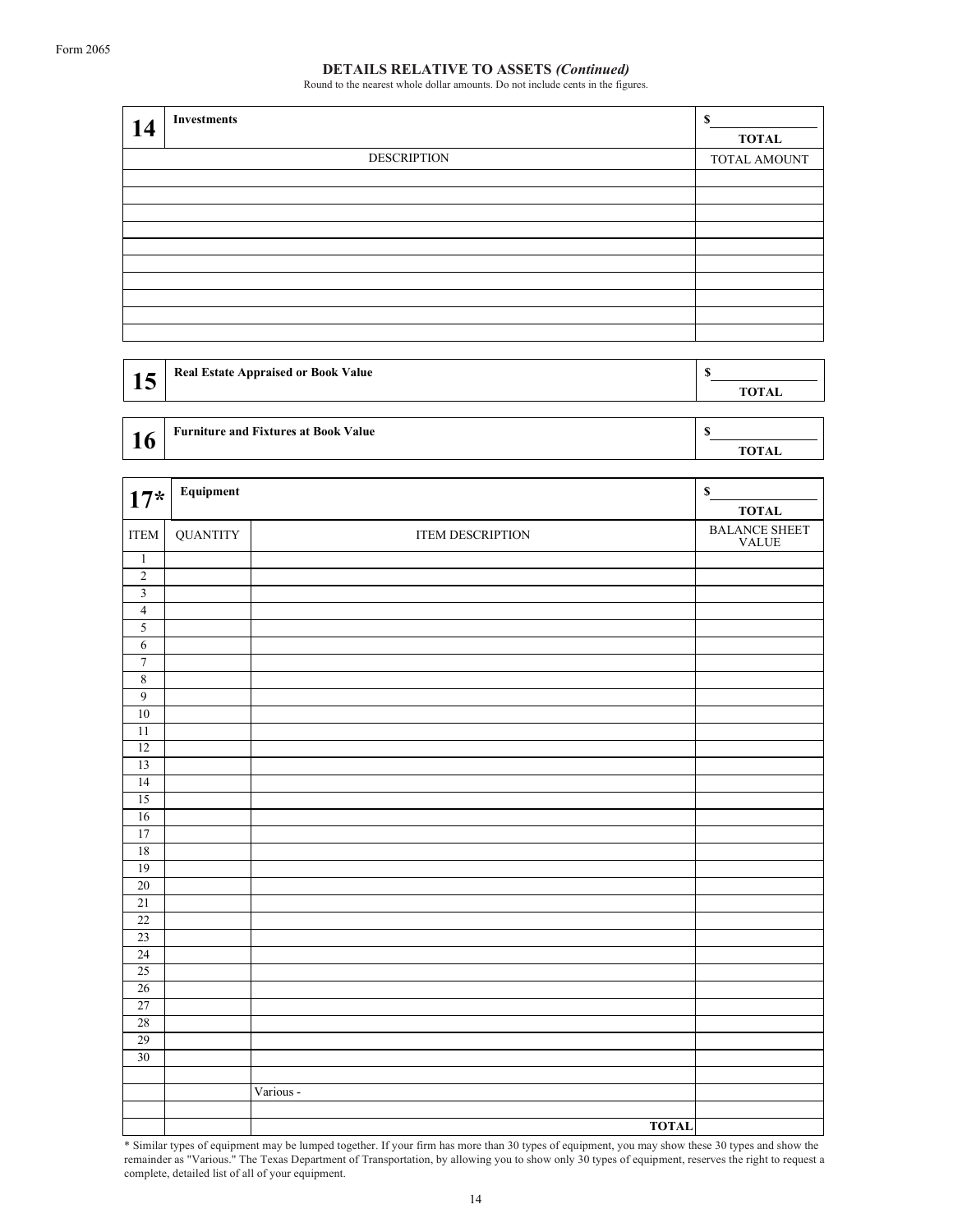Round to the nearest whole dollar amounts. Do not include cents in the figures.

| 18 | <b>Other Assets</b> | $\mathbb S$             |
|----|---------------------|-------------------------|
|    |                     | <b>TOTAL</b>            |
|    | <b>DESCRIPTION</b>  | $\operatorname{AMOUNT}$ |
|    |                     |                         |
|    |                     |                         |
|    |                     |                         |
|    |                     |                         |
|    |                     |                         |
|    |                     |                         |
|    |                     |                         |
|    |                     |                         |
|    |                     |                         |
|    |                     |                         |
|    |                     |                         |
|    |                     |                         |
|    |                     |                         |
|    |                     |                         |
|    |                     |                         |
|    |                     |                         |
|    |                     |                         |
|    |                     |                         |
|    |                     |                         |
|    |                     |                         |

TOTAL ASSETS \$

# DETAILS RELATIVE TO LIABILITIES AND EQUITY

| 19 | <b>Notes Payable</b>                                                                                                                       | $\mathbb S$<br>TOTAL** |  |  |  |  |
|----|--------------------------------------------------------------------------------------------------------------------------------------------|------------------------|--|--|--|--|
|    | $\,$ TERMS, $\,$ INCLUDING DUE<br><b>CURRENT</b><br>TO WHOM: NAME AND DETAILED ADDRESS<br><b>SECURITY</b><br><b>PORTION</b><br><b>DATE</b> |                        |  |  |  |  |
|    |                                                                                                                                            |                        |  |  |  |  |
|    |                                                                                                                                            |                        |  |  |  |  |
|    |                                                                                                                                            |                        |  |  |  |  |
|    |                                                                                                                                            |                        |  |  |  |  |
|    |                                                                                                                                            |                        |  |  |  |  |
|    |                                                                                                                                            |                        |  |  |  |  |
|    |                                                                                                                                            |                        |  |  |  |  |
|    |                                                                                                                                            |                        |  |  |  |  |
|    |                                                                                                                                            |                        |  |  |  |  |
|    |                                                                                                                                            |                        |  |  |  |  |
|    |                                                                                                                                            |                        |  |  |  |  |
|    |                                                                                                                                            |                        |  |  |  |  |
|    |                                                                                                                                            |                        |  |  |  |  |
|    |                                                                                                                                            |                        |  |  |  |  |
|    |                                                                                                                                            |                        |  |  |  |  |
|    |                                                                                                                                            |                        |  |  |  |  |
|    |                                                                                                                                            |                        |  |  |  |  |
|    |                                                                                                                                            |                        |  |  |  |  |
|    |                                                                                                                                            |                        |  |  |  |  |
|    |                                                                                                                                            |                        |  |  |  |  |
|    |                                                                                                                                            |                        |  |  |  |  |
|    |                                                                                                                                            |                        |  |  |  |  |
|    |                                                                                                                                            |                        |  |  |  |  |
|    |                                                                                                                                            |                        |  |  |  |  |
|    | <b>TOTAL CURRENT PORTION</b>                                                                                                               |                        |  |  |  |  |

\*\* This total should include all notes payable (current and long-term).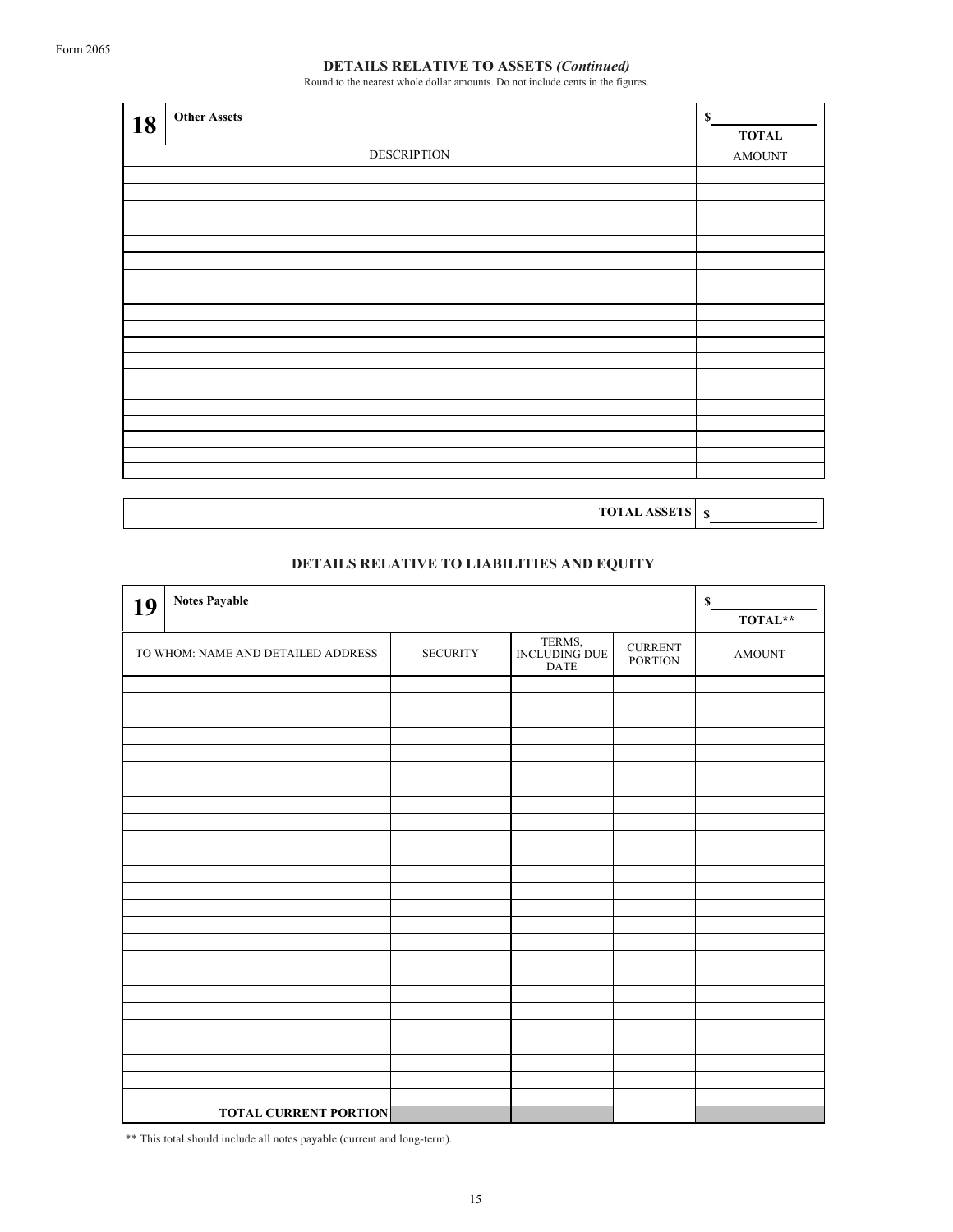Round to the nearest whole dollar amounts. Do not include cents in the figures.

| $20*$ | <b>Accounts Payable</b>                                                                                                                                |  |  | S<br><b>TOTAL</b> |  |
|-------|--------------------------------------------------------------------------------------------------------------------------------------------------------|--|--|-------------------|--|
|       | $\ensuremath{\text{ITEM}}$<br>$\begin{array}{c} \text{DATE} \\ \text{PAYABLE} \end{array}$<br>TO WHOM: NAME AND DETAILED ADDRESS<br><b>DESCRIPTION</b> |  |  |                   |  |
|       |                                                                                                                                                        |  |  |                   |  |
|       |                                                                                                                                                        |  |  |                   |  |
|       |                                                                                                                                                        |  |  |                   |  |
|       |                                                                                                                                                        |  |  |                   |  |
|       |                                                                                                                                                        |  |  |                   |  |
|       |                                                                                                                                                        |  |  |                   |  |
|       |                                                                                                                                                        |  |  |                   |  |
|       |                                                                                                                                                        |  |  |                   |  |
|       |                                                                                                                                                        |  |  |                   |  |
|       |                                                                                                                                                        |  |  |                   |  |
|       |                                                                                                                                                        |  |  |                   |  |
|       |                                                                                                                                                        |  |  |                   |  |
|       |                                                                                                                                                        |  |  |                   |  |
|       |                                                                                                                                                        |  |  |                   |  |
|       |                                                                                                                                                        |  |  |                   |  |
|       |                                                                                                                                                        |  |  |                   |  |
|       |                                                                                                                                                        |  |  |                   |  |
|       |                                                                                                                                                        |  |  |                   |  |
|       |                                                                                                                                                        |  |  |                   |  |
|       |                                                                                                                                                        |  |  |                   |  |
|       |                                                                                                                                                        |  |  |                   |  |
|       |                                                                                                                                                        |  |  |                   |  |
|       |                                                                                                                                                        |  |  |                   |  |

\*List separately each item amounting to 10 percent or more of the total and combine the remainder.

| <b>Federal Income Tax Provision</b><br>21 | S<br><b>TOTAL</b>  |
|-------------------------------------------|--------------------|
| <b>Other Liabilities</b><br>22            | \$<br><b>TOTAL</b> |
| <b>DESCRIPTION</b>                        | <b>AMOUNT</b>      |
|                                           |                    |
|                                           |                    |
|                                           |                    |
|                                           |                    |
|                                           |                    |
|                                           |                    |
|                                           |                    |
|                                           |                    |
|                                           |                    |
|                                           |                    |

| $\mathbf{A}$ | <b>Billing in Excess of Costs</b> |       |
|--------------|-----------------------------------|-------|
| ⊷            |                                   | TOTAL |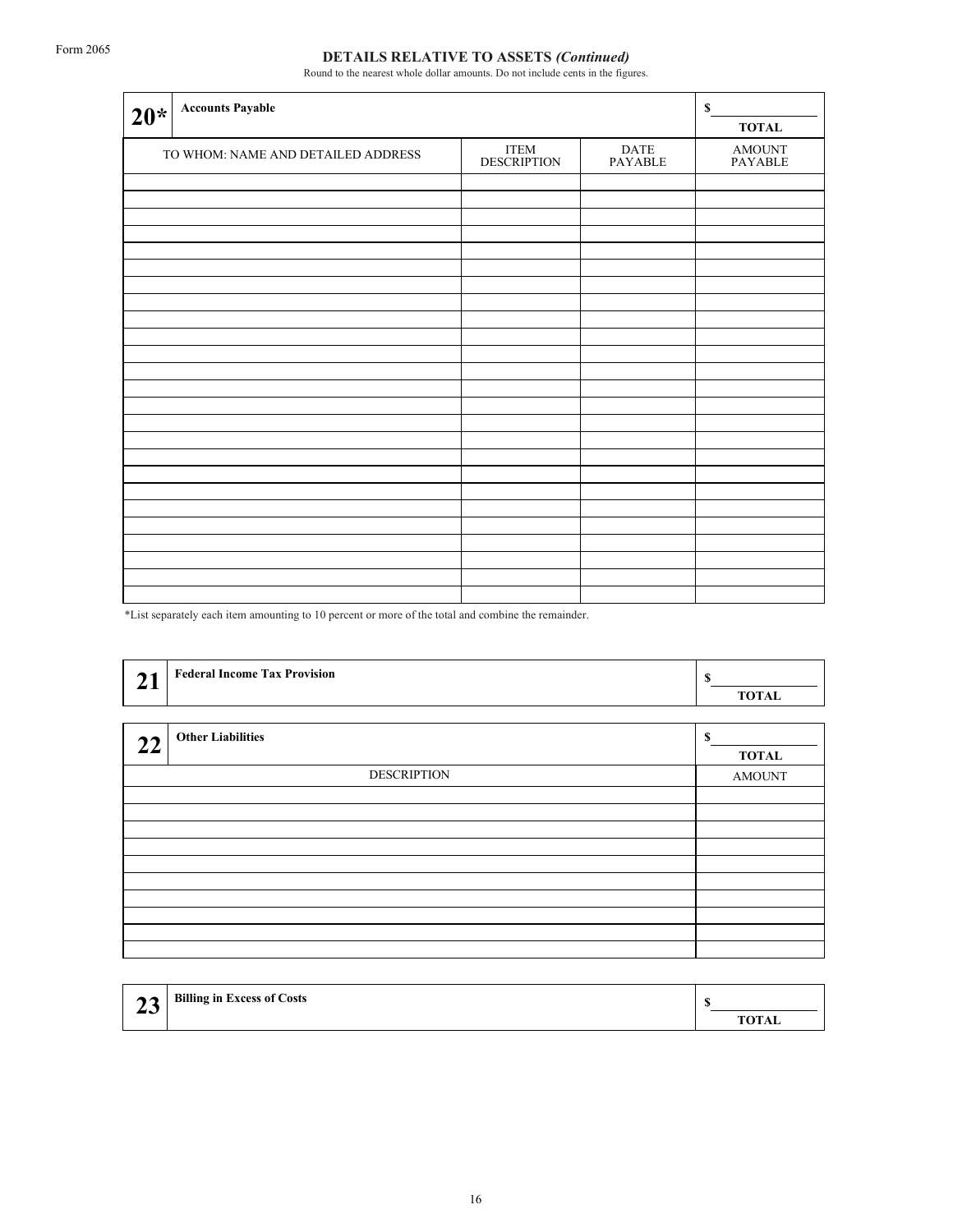Round to the nearest whole dollar amounts. Do not include cents in the figures.

| 24                                                                 | <b>Corporate Equity</b> | \$            |
|--------------------------------------------------------------------|-------------------------|---------------|
|                                                                    |                         | <b>TOTAL</b>  |
|                                                                    |                         | <b>AMOUNT</b> |
|                                                                    |                         |               |
| Common Stock                                                       |                         |               |
| Preferred Stock                                                    |                         |               |
|                                                                    |                         |               |
| Contributed Capital in Excess of Par or Additional Paid-In Capital |                         |               |
| Treasury Stock                                                     |                         |               |
| <b>Retained Earnings</b>                                           |                         |               |
| Retained Earnings Deficit                                          |                         |               |
|                                                                    |                         |               |
|                                                                    |                         |               |
|                                                                    |                         |               |

| 25 | <b>Partnership or LLC Equity</b> | S<br><b>TOTAL</b> |
|----|----------------------------------|-------------------|
|    | <b>DESCRIPTION</b>               |                   |
|    |                                  |                   |
|    |                                  |                   |
|    |                                  |                   |
|    |                                  |                   |
|    |                                  |                   |
|    |                                  |                   |
|    |                                  |                   |
|    |                                  |                   |
|    |                                  |                   |
|    |                                  |                   |

| -0 ' | <b>Individual Equity</b><br><b>Net Worth</b> | <b>TOTA</b><br>!UIAL |
|------|----------------------------------------------|----------------------|
|------|----------------------------------------------|----------------------|

| <b>TOTAL LIABILITIES AND EQUITY   S</b> |  |
|-----------------------------------------|--|
|-----------------------------------------|--|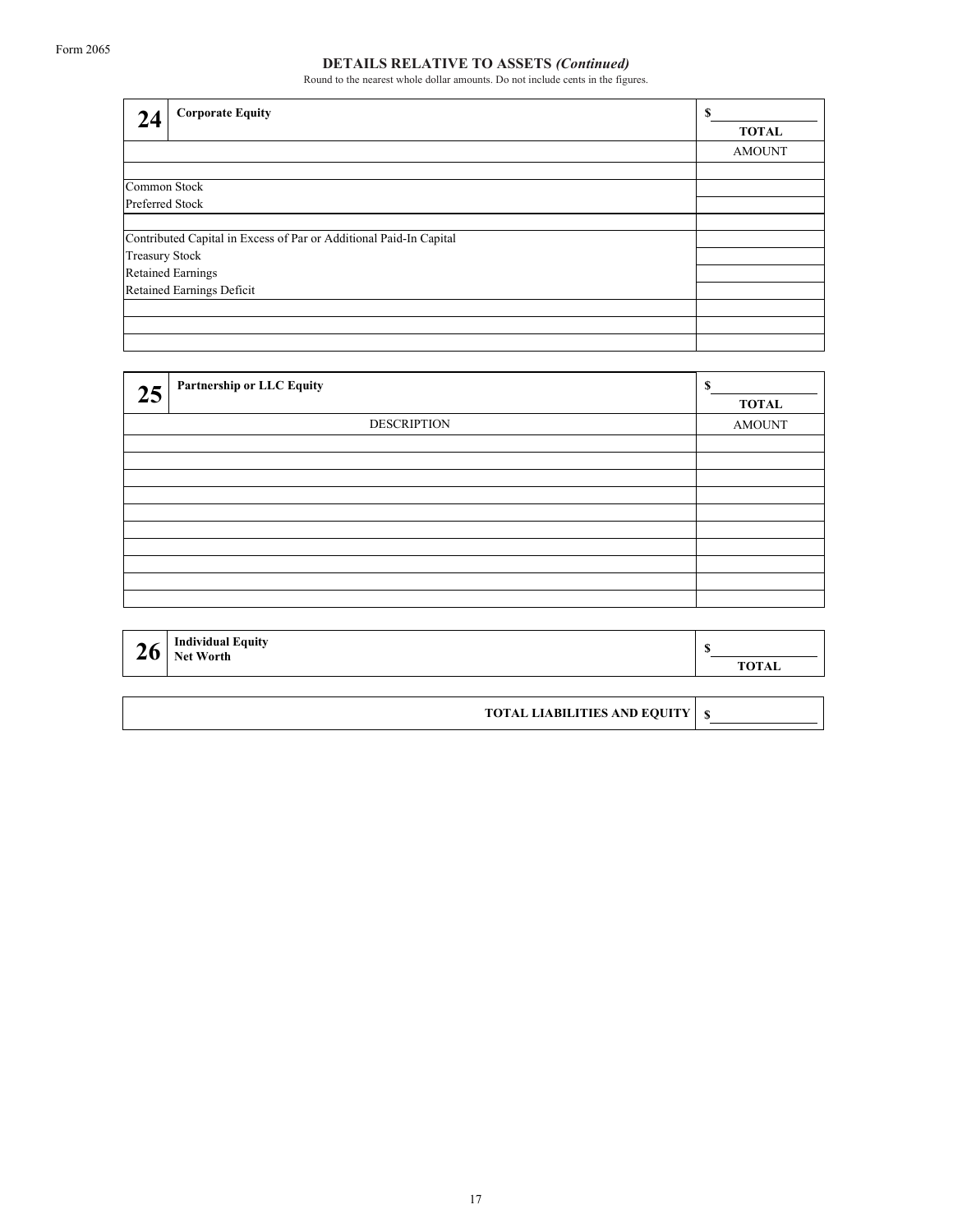### BIDDER'S EXPERIENCE QUESTIONNAIRE

| 1. List equipment which you do not own but which is available by renting. |                                                                                  |                                 |                                    |                                                                                                                   |                                                                                                                                            |  |
|---------------------------------------------------------------------------|----------------------------------------------------------------------------------|---------------------------------|------------------------------------|-------------------------------------------------------------------------------------------------------------------|--------------------------------------------------------------------------------------------------------------------------------------------|--|
| DESCRIPTION OF EQUIPMENT                                                  |                                                                                  |                                 | NAME AND DETAILED ADDRESS OF OWNER |                                                                                                                   |                                                                                                                                            |  |
|                                                                           |                                                                                  |                                 |                                    |                                                                                                                   |                                                                                                                                            |  |
|                                                                           |                                                                                  |                                 |                                    |                                                                                                                   |                                                                                                                                            |  |
|                                                                           |                                                                                  |                                 |                                    |                                                                                                                   |                                                                                                                                            |  |
|                                                                           |                                                                                  |                                 |                                    |                                                                                                                   |                                                                                                                                            |  |
|                                                                           |                                                                                  |                                 |                                    |                                                                                                                   |                                                                                                                                            |  |
|                                                                           |                                                                                  |                                 |                                    |                                                                                                                   |                                                                                                                                            |  |
|                                                                           |                                                                                  |                                 |                                    |                                                                                                                   |                                                                                                                                            |  |
|                                                                           |                                                                                  |                                 |                                    |                                                                                                                   |                                                                                                                                            |  |
|                                                                           |                                                                                  |                                 |                                    |                                                                                                                   |                                                                                                                                            |  |
| under your present business name?                                         | 2. How many years has your organization been in business as a general contractor |                                 |                                    |                                                                                                                   |                                                                                                                                            |  |
| (a) As a General Contractor?                                              | 3. How many years experience in construction work does your organization have:   |                                 |                                    |                                                                                                                   |                                                                                                                                            |  |
|                                                                           |                                                                                  |                                 |                                    | (b) As a Sub-Contractor?                                                                                          |                                                                                                                                            |  |
| 4. What projects has your organization completed in Texas and elsewhere?* |                                                                                  |                                 |                                    |                                                                                                                   |                                                                                                                                            |  |
| <b>CONTRACT</b><br><b>AMOUNT</b>                                          | <b>CLASS OF</b><br><b>WORK</b>                                                   | <b>DATE</b><br><b>COMPLETED</b> |                                    | <b>LOCATION</b><br>CITY-COUNTY-STATE                                                                              | <b>NAME AND DETAILED</b><br><b>ADDRESS OF OFFICIAL</b><br>TO WHOM YOU REFER                                                                |  |
|                                                                           |                                                                                  |                                 |                                    |                                                                                                                   |                                                                                                                                            |  |
|                                                                           |                                                                                  |                                 |                                    |                                                                                                                   |                                                                                                                                            |  |
|                                                                           |                                                                                  |                                 |                                    |                                                                                                                   |                                                                                                                                            |  |
|                                                                           |                                                                                  |                                 |                                    |                                                                                                                   |                                                                                                                                            |  |
|                                                                           |                                                                                  |                                 |                                    |                                                                                                                   |                                                                                                                                            |  |
|                                                                           |                                                                                  |                                 |                                    |                                                                                                                   |                                                                                                                                            |  |
|                                                                           |                                                                                  |                                 |                                    |                                                                                                                   |                                                                                                                                            |  |
|                                                                           |                                                                                  |                                 |                                    |                                                                                                                   |                                                                                                                                            |  |
|                                                                           |                                                                                  |                                 |                                    |                                                                                                                   |                                                                                                                                            |  |
|                                                                           | *If requalifying only show work performed since last statement.                  |                                 |                                    |                                                                                                                   |                                                                                                                                            |  |
|                                                                           | 5. Have you ever failed to complete any work awarded to you?                     |                                 |                                    |                                                                                                                   | If so, where and why?                                                                                                                      |  |
|                                                                           | If so, state name of individual, other organization and reason.                  |                                 |                                    |                                                                                                                   | 6. Has any officer or owner of your organization ever been an officer or owner of another organization that failed to complete a contract? |  |
|                                                                           | If so, state name of individual, name of owner and reason.                       |                                 |                                    | 7. Has any officer or owner of your organization ever failed to complete a contract executed in his/her own name? |                                                                                                                                            |  |
|                                                                           |                                                                                  |                                 |                                    |                                                                                                                   |                                                                                                                                            |  |
|                                                                           |                                                                                  |                                 |                                    |                                                                                                                   |                                                                                                                                            |  |
|                                                                           | 8. In what other lines of business are you financially interested?               |                                 |                                    |                                                                                                                   |                                                                                                                                            |  |
|                                                                           |                                                                                  |                                 |                                    |                                                                                                                   |                                                                                                                                            |  |
|                                                                           |                                                                                  |                                 |                                    |                                                                                                                   |                                                                                                                                            |  |
|                                                                           |                                                                                  |                                 |                                    |                                                                                                                   |                                                                                                                                            |  |
|                                                                           |                                                                                  |                                 |                                    |                                                                                                                   |                                                                                                                                            |  |
|                                                                           |                                                                                  |                                 |                                    |                                                                                                                   | 9. Have you ever performed work for the U.S. Government? If so, when and to whom do you refer? Provide a detailed address.                 |  |
|                                                                           |                                                                                  |                                 |                                    |                                                                                                                   |                                                                                                                                            |  |
|                                                                           |                                                                                  |                                 |                                    |                                                                                                                   |                                                                                                                                            |  |
|                                                                           |                                                                                  |                                 |                                    |                                                                                                                   |                                                                                                                                            |  |
|                                                                           |                                                                                  |                                 |                                    |                                                                                                                   |                                                                                                                                            |  |
|                                                                           |                                                                                  |                                 |                                    |                                                                                                                   |                                                                                                                                            |  |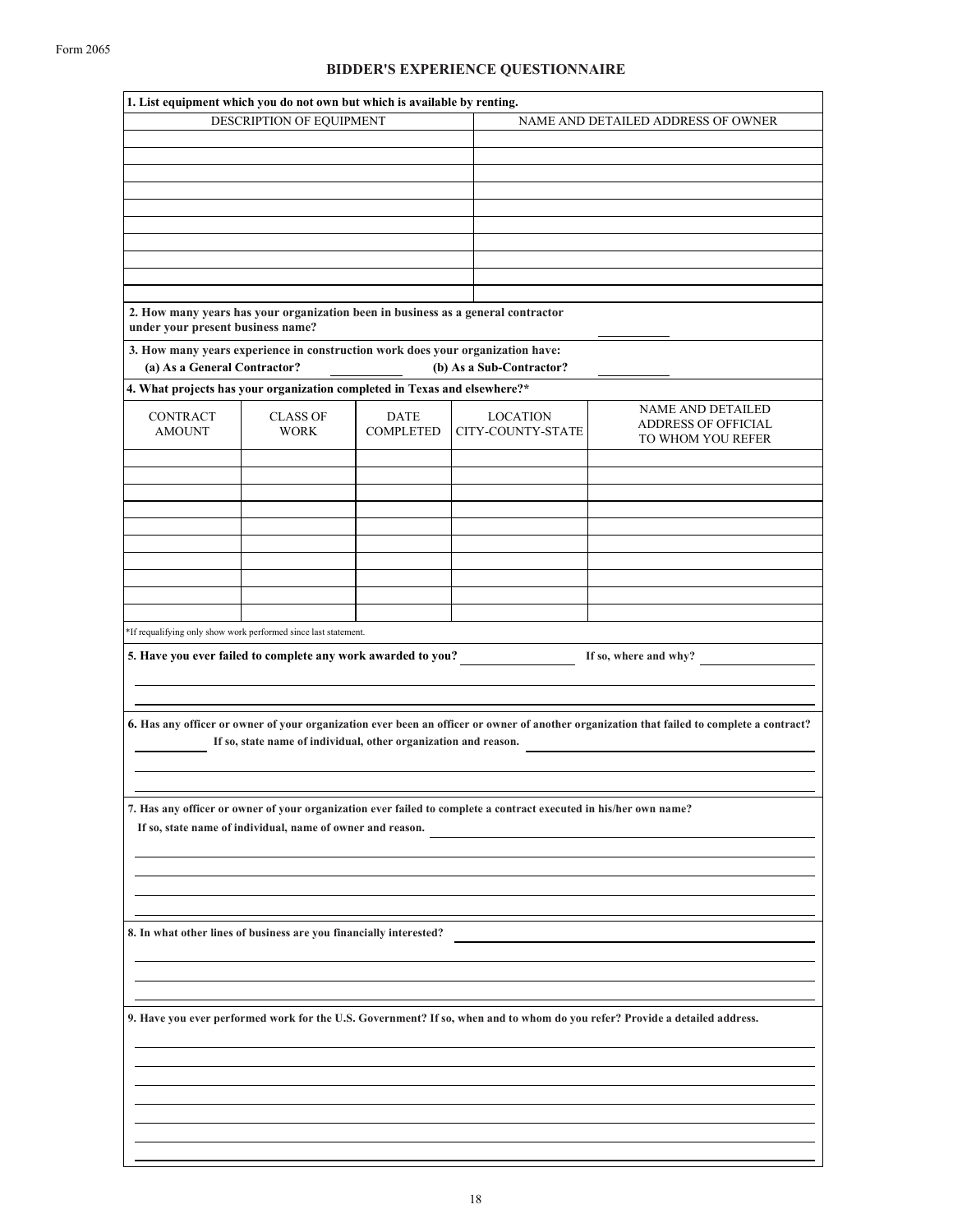| 10. Give names and detailed addresses of all producers from whom you have purchased principal material during the last three years.                                                              |                               |                                                             |                                      |                                   |
|--------------------------------------------------------------------------------------------------------------------------------------------------------------------------------------------------|-------------------------------|-------------------------------------------------------------|--------------------------------------|-----------------------------------|
| NAME OF FIRM OR COMPANY                                                                                                                                                                          |                               |                                                             | <b>DETAILED ADDRESS</b>              |                                   |
|                                                                                                                                                                                                  |                               |                                                             |                                      |                                   |
|                                                                                                                                                                                                  |                               |                                                             |                                      |                                   |
|                                                                                                                                                                                                  |                               |                                                             |                                      |                                   |
|                                                                                                                                                                                                  |                               |                                                             |                                      |                                   |
|                                                                                                                                                                                                  |                               |                                                             |                                      |                                   |
|                                                                                                                                                                                                  |                               |                                                             |                                      |                                   |
|                                                                                                                                                                                                  |                               |                                                             |                                      |                                   |
|                                                                                                                                                                                                  |                               |                                                             |                                      |                                   |
|                                                                                                                                                                                                  |                               |                                                             |                                      |                                   |
|                                                                                                                                                                                                  |                               |                                                             |                                      |                                   |
| 11. Give the name, percentage owned and detailed address of each individual or entity owning five percent (5%) or more of your<br>business. List the Social Security Number of each individual.* |                               |                                                             |                                      |                                   |
| NAME, PERCENTAGE OWNED AND DETAILED ADDRESS                                                                                                                                                      |                               |                                                             | SOCIAL SECURITY NUMBER               |                                   |
|                                                                                                                                                                                                  |                               |                                                             |                                      |                                   |
|                                                                                                                                                                                                  |                               |                                                             |                                      |                                   |
|                                                                                                                                                                                                  |                               |                                                             |                                      |                                   |
|                                                                                                                                                                                                  |                               |                                                             |                                      |                                   |
|                                                                                                                                                                                                  |                               |                                                             |                                      |                                   |
|                                                                                                                                                                                                  |                               |                                                             |                                      |                                   |
|                                                                                                                                                                                                  |                               |                                                             |                                      |                                   |
|                                                                                                                                                                                                  |                               |                                                             |                                      |                                   |
| * This data is gathered and maintained in order to assure contractors' eligibility of obtaining State contracts under Texas Family Code 231.006 (c), enforcing the collection of child           |                               |                                                             |                                      |                                   |
| support. Providing this data is mandatory for those individuals owning 25% or more of the business entity.                                                                                       |                               |                                                             |                                      |                                   |
| 12. Give the name and detailed address of each affiliated and/or subsidiary company. Please indicate any firms you are no longer                                                                 |                               |                                                             |                                      |                                   |
| affiliated with.                                                                                                                                                                                 |                               |                                                             |                                      |                                   |
|                                                                                                                                                                                                  |                               |                                                             |                                      |                                   |
|                                                                                                                                                                                                  |                               |                                                             |                                      |                                   |
|                                                                                                                                                                                                  |                               |                                                             |                                      |                                   |
|                                                                                                                                                                                                  |                               |                                                             |                                      |                                   |
|                                                                                                                                                                                                  |                               |                                                             |                                      |                                   |
|                                                                                                                                                                                                  |                               |                                                             |                                      |                                   |
|                                                                                                                                                                                                  |                               |                                                             |                                      |                                   |
|                                                                                                                                                                                                  |                               |                                                             |                                      |                                   |
| Definition of affiliated firms contained under "Instructions" on Page 3.                                                                                                                         |                               |                                                             |                                      |                                   |
| 13. Give the names of any affiliates or relatives currently debarred by the department. Please indicate your relationship to this                                                                |                               |                                                             |                                      |                                   |
| person or firm.                                                                                                                                                                                  |                               |                                                             |                                      |                                   |
|                                                                                                                                                                                                  |                               |                                                             |                                      |                                   |
|                                                                                                                                                                                                  |                               |                                                             |                                      |                                   |
| 14. What is the construction experience of the principal individuals of your organization?                                                                                                       |                               |                                                             |                                      |                                   |
| <b>NAME</b>                                                                                                                                                                                      | PRESENT POSITION<br>OR OFFICE | <b>YEARS OF</b><br><b>CONSTRUCTION</b><br><b>EXPERIENCE</b> | <b>MAGNITUDE AND</b><br>TYPE OF WORK | <b>IN WHAT</b><br><b>CAPACITY</b> |
|                                                                                                                                                                                                  |                               |                                                             |                                      |                                   |
|                                                                                                                                                                                                  |                               |                                                             |                                      |                                   |
|                                                                                                                                                                                                  |                               |                                                             |                                      |                                   |
|                                                                                                                                                                                                  |                               |                                                             |                                      |                                   |
|                                                                                                                                                                                                  |                               |                                                             |                                      |                                   |
|                                                                                                                                                                                                  |                               |                                                             |                                      |                                   |
|                                                                                                                                                                                                  |                               |                                                             |                                      |                                   |
|                                                                                                                                                                                                  |                               |                                                             |                                      |                                   |
|                                                                                                                                                                                                  |                               |                                                             |                                      |                                   |
|                                                                                                                                                                                                  |                               |                                                             |                                      |                                   |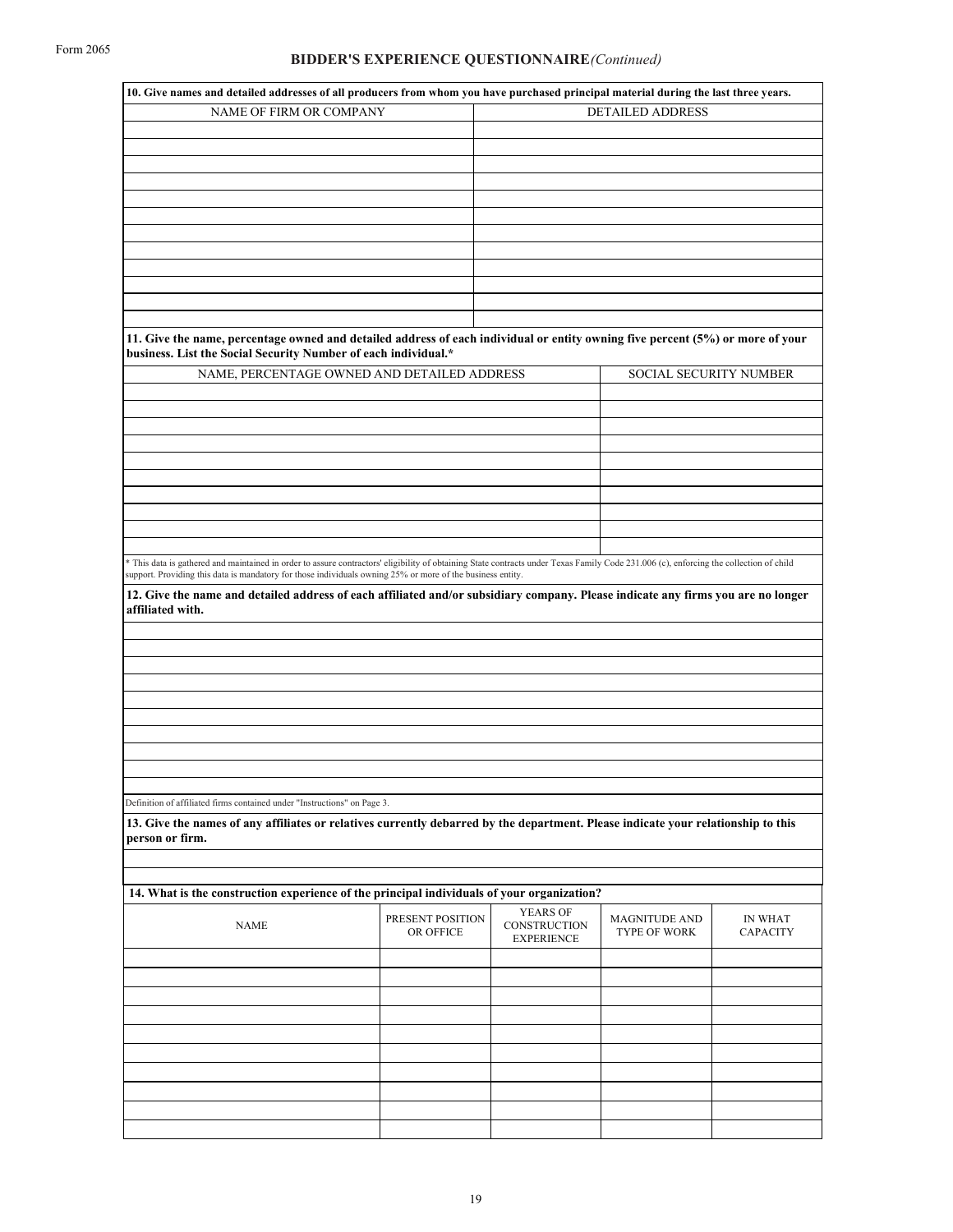### BIDDER'S EXPERIENCE QUESTIONNAIRE(Continued)

#### INFORMATION RELATING TO ACCOUNTANT PREPARING AUDIT REPORT

Name and Detailed Address of Accounting Firm

Name of Individual Accountant Conducting Examination

Area Code Telephone Number

| <b>CORPORATION BLOCK</b>                                                                       | <b>PARTNERSHIP BLOCK</b>                                        |
|------------------------------------------------------------------------------------------------|-----------------------------------------------------------------|
| If a corporation:                                                                              | If a partnership:                                               |
|                                                                                                | State of organization                                           |
| Date of incorporation                                                                          | Date of organization                                            |
| Charter/File No.<br>the control of the control of the control of the control of the control of | Is partnership general, limited or registered limited liability |
|                                                                                                | partnership?                                                    |
| President:                                                                                     | File No. (if Limited Partnership)                               |
| Vice President(s):                                                                             |                                                                 |
|                                                                                                | General Partners/Officers:                                      |
|                                                                                                |                                                                 |
|                                                                                                |                                                                 |
|                                                                                                |                                                                 |
|                                                                                                |                                                                 |
|                                                                                                | Limited Partners (if applicable):                               |
| Secretary:                                                                                     |                                                                 |
| Treasurer:                                                                                     |                                                                 |
|                                                                                                |                                                                 |
| <b>LIMITED LIABILITY COMPANY BLOCK</b>                                                         | Individuals authorized to sign for the partnership:             |
| If an LLC:                                                                                     |                                                                 |
| State of organization                                                                          |                                                                 |
| Date of organization                                                                           |                                                                 |
| File No.                                                                                       |                                                                 |
| Officers or managers (with titles, if any):                                                    |                                                                 |
|                                                                                                |                                                                 |
|                                                                                                |                                                                 |
|                                                                                                |                                                                 |
|                                                                                                |                                                                 |
|                                                                                                |                                                                 |
|                                                                                                |                                                                 |
|                                                                                                |                                                                 |

Except for limited partners, the individuals listed in the blocks above are presumed to have full signature authority for your firm unless otherwise advised. Should you wish to grant signature authority to additional individuals, please attach a certified copy of the corporate resolution, corporate minutes, partnership agreement, power of attorney or other legal documentation which grants this authority.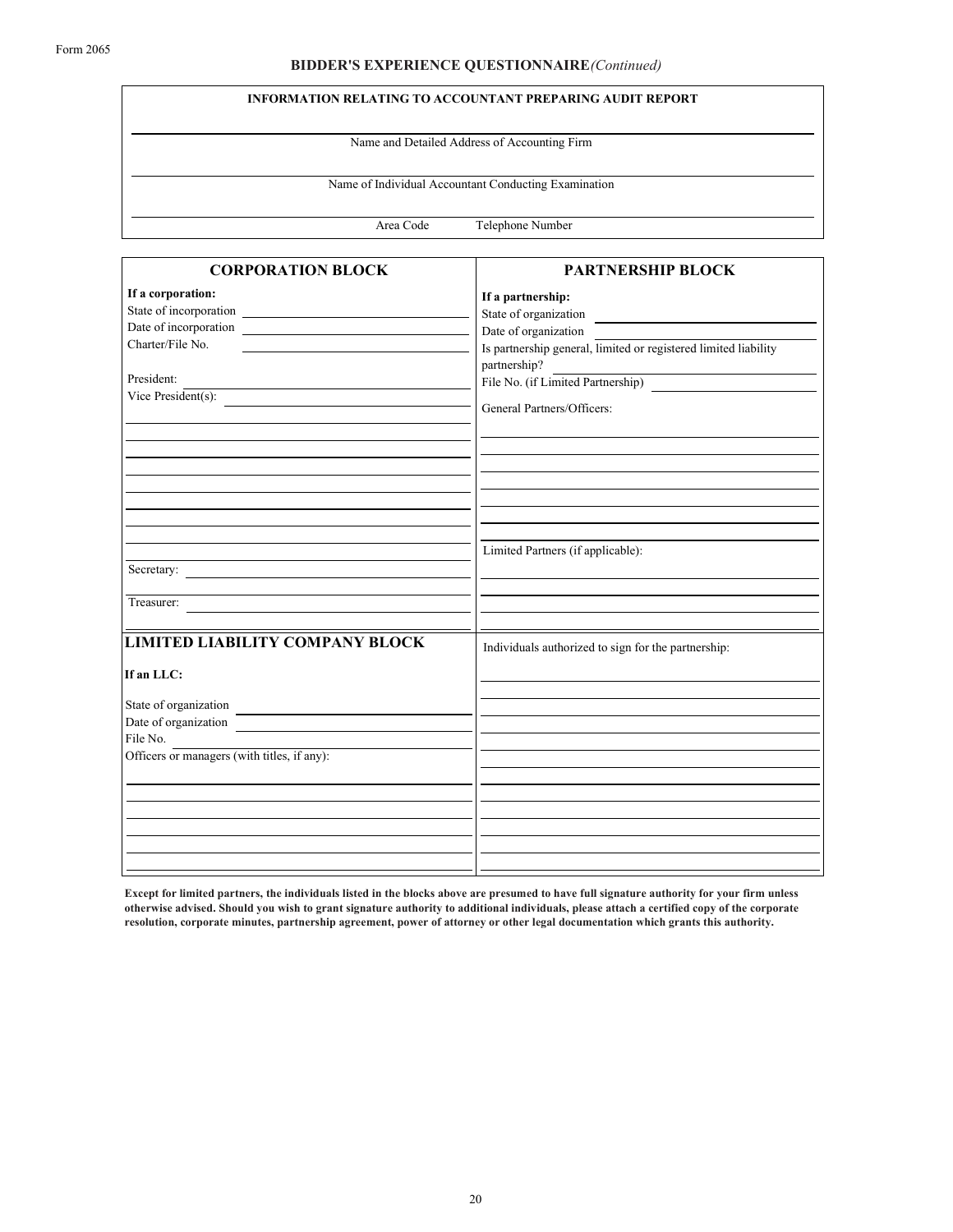|                                                      | <b>INDIVIDUAL</b><br><b>AUTHORIZATION FOR VERIFICATION AND AFFIDAVIT</b>                                                                                                                                                                                                                                                                                                                                                                                                                                                                                                                                      |
|------------------------------------------------------|---------------------------------------------------------------------------------------------------------------------------------------------------------------------------------------------------------------------------------------------------------------------------------------------------------------------------------------------------------------------------------------------------------------------------------------------------------------------------------------------------------------------------------------------------------------------------------------------------------------|
| <b>STATE OF</b>                                      |                                                                                                                                                                                                                                                                                                                                                                                                                                                                                                                                                                                                               |
| $\qquad \qquad \longrightarrow$<br><b>COUNTY OF</b>  |                                                                                                                                                                                                                                                                                                                                                                                                                                                                                                                                                                                                               |
|                                                      | The undersigned hereby declares that the foregoing is a true statement of the financial condition of the individual herein first named, as of the date<br>herein first given; that this statement is for the express purpose of inducing the party to whom it is submitted to award the submitter a contract; and<br>that the accountant who prepared the balance sheet accompanying this report as well as any depository, vendor or any other agency herein named is<br>hereby authorized to supply such party with any information, while this statement is in force, necessary to verify said statement.  |
| of the date of this affidavit.                       | , being duly sworn, deposes and says that the foregoing financial statement, taken from<br>his/her books, is a true and accurate statement of his/her financial condition as of the date thereof, and that the answers to the interrogatories<br>contained therein are true; that the statements and answers to the interrogatories of the foregoing equipment questionnaire are correct and true as of<br>the date of this affidavit; and, that the statements and answers to the interrogatories of the foregoing experience questionnaire are correct and true as                                          |
| this certification is inaccurate.                    | Further, under Section 231.006, Family Code, the vendor or applicant certifies that the individual or business entity named in this application is not<br>ineligible to receive the specified grant, loan, or payment and acknowledges that any contract may be terminated and payment may be withheld if                                                                                                                                                                                                                                                                                                     |
| Sworn to before me this                              |                                                                                                                                                                                                                                                                                                                                                                                                                                                                                                                                                                                                               |
| day of                                               | Signature                                                                                                                                                                                                                                                                                                                                                                                                                                                                                                                                                                                                     |
|                                                      |                                                                                                                                                                                                                                                                                                                                                                                                                                                                                                                                                                                                               |
| Notary Public                                        |                                                                                                                                                                                                                                                                                                                                                                                                                                                                                                                                                                                                               |
|                                                      | <b>PARTNERSHIP</b><br><b>AUTHORIZATION FOR VERIFICATION AND AFFIDAVIT</b>                                                                                                                                                                                                                                                                                                                                                                                                                                                                                                                                     |
| <b>STATE OF</b>                                      |                                                                                                                                                                                                                                                                                                                                                                                                                                                                                                                                                                                                               |
| $\overbrace{\hspace{2.5cm}}^{2}$<br><b>COUNTY OF</b> |                                                                                                                                                                                                                                                                                                                                                                                                                                                                                                                                                                                                               |
|                                                      | The undersigned hereby declares that the foregoing is a true statement of the financial condition of the partnership herein first named, as of the date<br>herein first given; that this statement is for the express purpose of inducing the party to whom it is submitted to award the submitter a contract; and<br>that the accountant who prepared the balance sheet accompanying this report as well as any depository, vendor or any other agency herein named is<br>hereby authorized to supply such party with any information, while this statement is in force, necessary to verify said statement. |
|                                                      | , being duly sworn, deposes and says that he/she is a partner of the firm of                                                                                                                                                                                                                                                                                                                                                                                                                                                                                                                                  |
|                                                      | ; that the foregoing financial statement, taken from the books of said firm, is a true and accurate<br>statement of the financial condition of said firm as of the date thereof and that the answers to the interrogatories contained therein are true and that<br>the statements and answers to the interrogatories of the foregoing equipment questionnaire are correct and true as of the date of this affidavit; and,<br>that the statements and answers to the interrogatories of the foregoing experience questionnaire are correct and true as of the date of this affidavit.                          |
| this certification is inaccurate.                    | Further, under Section 231.006, Family Code, the vendor or applicant certifies that the individual or business entity named in this application is not<br>ineligible to receive the specified grant, loan, or payment and acknowledges that any contract may be terminated and payment may be withheld if                                                                                                                                                                                                                                                                                                     |
|                                                      | Firm Name                                                                                                                                                                                                                                                                                                                                                                                                                                                                                                                                                                                                     |
|                                                      | Signature (General partner of firm must sign)                                                                                                                                                                                                                                                                                                                                                                                                                                                                                                                                                                 |
| Sworn to before me this                              |                                                                                                                                                                                                                                                                                                                                                                                                                                                                                                                                                                                                               |
| day of                                               |                                                                                                                                                                                                                                                                                                                                                                                                                                                                                                                                                                                                               |
|                                                      |                                                                                                                                                                                                                                                                                                                                                                                                                                                                                                                                                                                                               |
| Notary Public                                        |                                                                                                                                                                                                                                                                                                                                                                                                                                                                                                                                                                                                               |
| Notary Public must not be a partner.                 |                                                                                                                                                                                                                                                                                                                                                                                                                                                                                                                                                                                                               |

Signature should be consistent with the individual's name appearing under the respective block on Page 21 of this document.